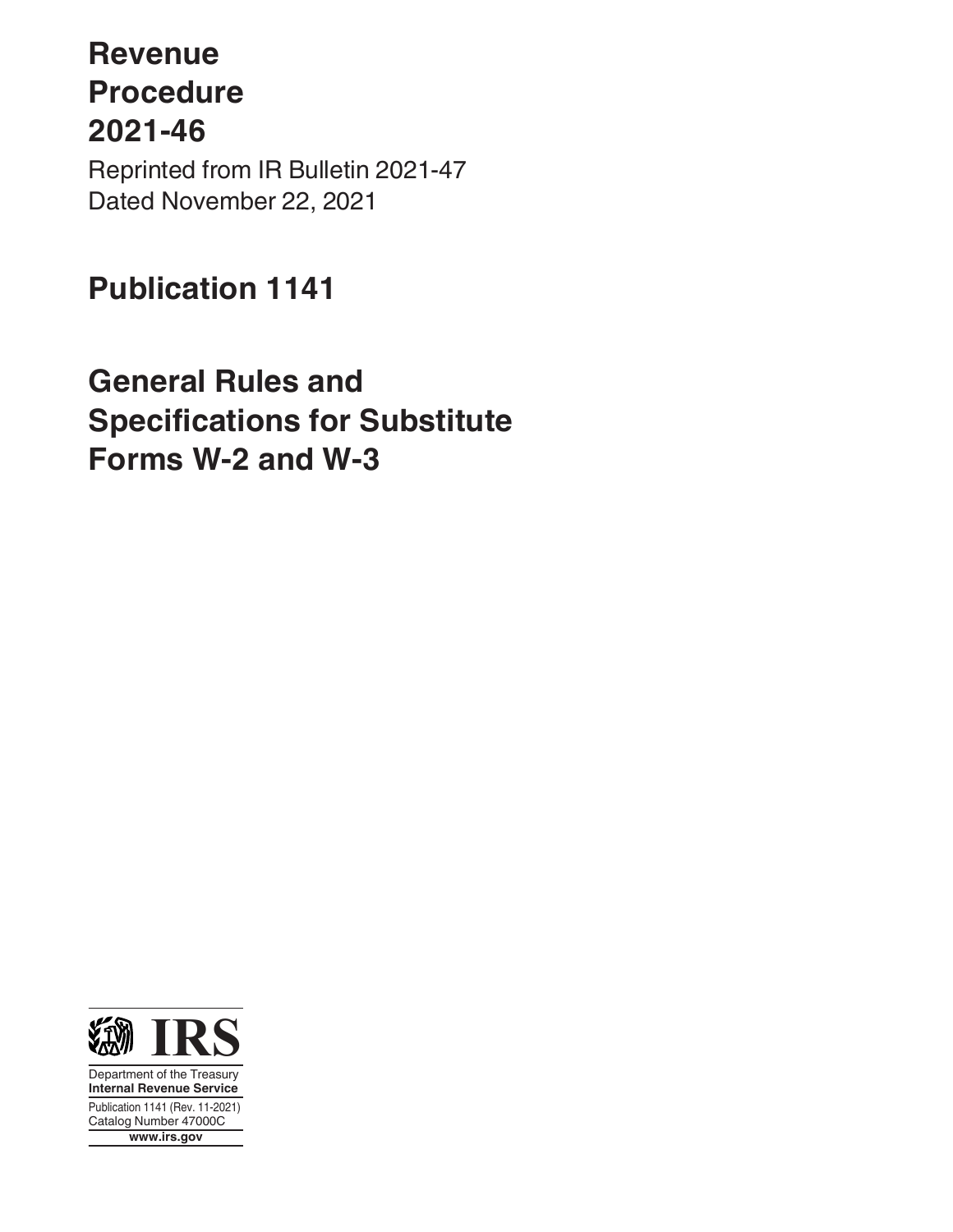**NOTE.** This revenue procedure will be reproduced as the next revision of IRS Publication 1141, General Rules and Specifications for Substitute Forms W-2 and W-3.

26 CFR 601.602: Tax forms and instructions.

(Also Part I, Sections 6041, 6051, 6071, 6081, 6091; 1.6041-1, 1.6041-2, 31.6051-1, 31.6051-2, 31.6071(a)-1, 31.6081(a)-1, 31.6091-1.)

### **Rev. Proc. 2021-46 TABLE OF CONTENTS**

#### **Part 1 – GENERAL**

| Section 1.2 – What's New $\ldots$ and $\ldots$ is a section of $\ldots$ is a section of $\ldots$ is a section of $\ldots$ |  |
|---------------------------------------------------------------------------------------------------------------------------|--|
| Section 1.3 – General Rules for Paper Forms W-2 and W-3 $\ldots \ldots \ldots \ldots \ldots \ldots$                       |  |
| Section 1.4 – General Rules for Filing Forms W-2 (Copy A) Electronically $\ldots \ldots \ldots$                           |  |
| $\gamma$ specific ations for superiture forms $W \gamma$ and $W \gamma$                                                   |  |

#### **Part 2 – SPECIFICATIONS FOR SUBSTITUTE FORMS W-2 AND W-3**

| Section 2.1 – Specifications for Red-Ink Substitute Form W-2 (Copy A) and Form                                                                                                                                 |  |
|----------------------------------------------------------------------------------------------------------------------------------------------------------------------------------------------------------------|--|
|                                                                                                                                                                                                                |  |
| Section 2.2 – Specifications for Substitute Black-and-White Form W-2 (Copy A)                                                                                                                                  |  |
| Section 2.3 – Requirements for Substitute Forms Furnished to Employees (Copies<br>B, C, and 2 of Form W-2) $\ldots \ldots \ldots \ldots \ldots \ldots \ldots \ldots \ldots \ldots \ldots \ldots \frac{12}{12}$ |  |
| Section 2.4 – Electronic Delivery of Form W-2 and W-2c Recipient Statements 16                                                                                                                                 |  |

#### **Part 3 – ADDITIONAL INSTRUCTIONS**

| Section 3.1 – Additional Instructions for Form Printers $\ldots \ldots \ldots \ldots \ldots \ldots \ldots$             |  |
|------------------------------------------------------------------------------------------------------------------------|--|
|                                                                                                                        |  |
| Section 3.3 – OMB Requirements for Both Red-Ink and Black-and-White                                                    |  |
| Substitute Forms W-2 and W-3 $\ldots \ldots \ldots \ldots \ldots \ldots \ldots \ldots \ldots \ldots$                   |  |
| Section 3.4 – Order Forms and Instructions $\ldots \ldots \ldots \ldots \ldots \ldots \ldots \ldots \ldots \ldots$     |  |
| Section 3.5 – Effect on Other Documents $\ldots \ldots \ldots \ldots \ldots \ldots \ldots \ldots \ldots \frac{19}{19}$ |  |
|                                                                                                                        |  |
|                                                                                                                        |  |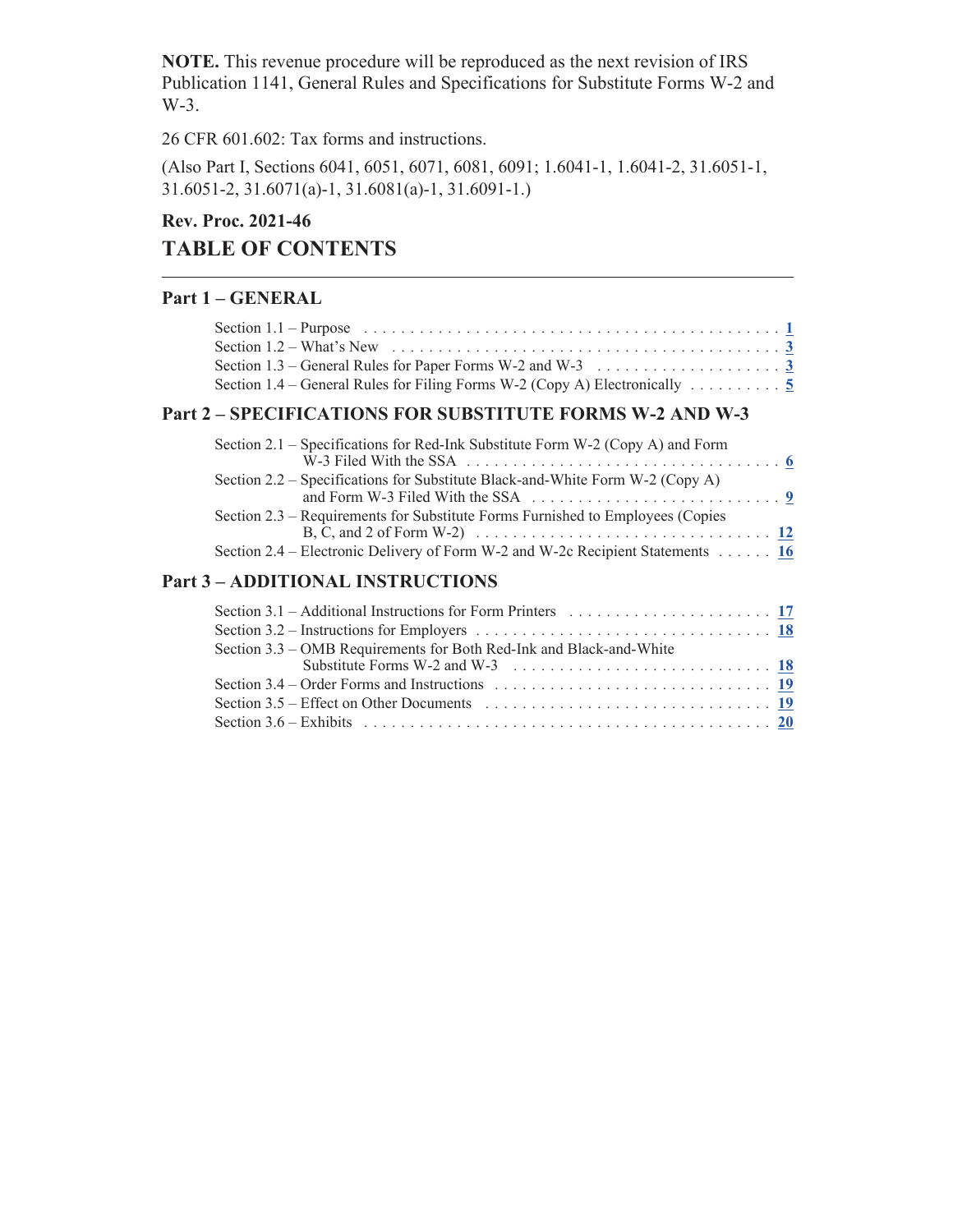#### <span id="page-2-0"></span>**Section 1.1 – Purpose**

**.01** The purpose of this revenue procedure is to state the requirements of the Internal Revenue Service (IRS) and the Social Security Administration (SSA) regarding the preparation and use of substitute forms for Form W-2, Wage and Tax Statement, and Form W-3, Transmittal of Wage and Tax Statements, for wages paid during the 2021 calendar year.

**.02** For purposes of this revenue procedure, substitute Form W-2 (Copy A) and substitute Form W-3 are forms that are not printed by the IRS. Copy A or any other copies of a substitute Form W-2 or a substitute Form W-3 must conform to the specifications in this revenue procedure to be acceptable to the IRS and the SSA. No IRS office is authorized to allow deviations from this revenue procedure. Preparers should also refer to the 2021 General Instructions for Forms W-2 and W-3 for details on how to complete these forms. See Section 3.4 for information on obtaining the official IRS forms and instructions. See Sections 2.3 and 2.4 for requirements for the copies of substitute forms furnished to employees and for electronic delivery of employee copies.

**.03** For purposes of this revenue procedure, the official IRS-printed red dropout ink Forms W-2 (Copy A) and Form W-3, and their exact substitutes, are referred to as "red-ink." The SSA-approved black-and-white Forms W-2 (Copy A) and Form W-3 are referred to as "substitute black-and-white Forms W-2 (Copy A)" and "substitute black-and-white Form W-3."

Any questions about the red-ink Form W-2 (Copy A) and Form W-3 and the substitute employee statements should be emailed to *[Substituteforms@irs.gov](mailto:Substituteforms@irs.gov)*. Please enter "Substitute Forms" on the subject line. Or send your questions to:

> Internal Revenue Service Attn: Substitute Forms Program SE:W:CAR:MP:P:TP 1111 Constitution Ave. NW Room 6554 Washington, DC 20224

Any questions about the black-and-white Form W-2 (Copy A) and Form W-3 should be emailed to *[copy.a.forms@ssa.gov](mailto:copy.a.forms@ssa.gov)* or sent to:

> Social Security Administration Direct Operations Center **Attn: Substitute Black-and-White Copy A Forms, Room 341** 1150 E. Mountain Drive Wilkes-Barre, PA 18702-7997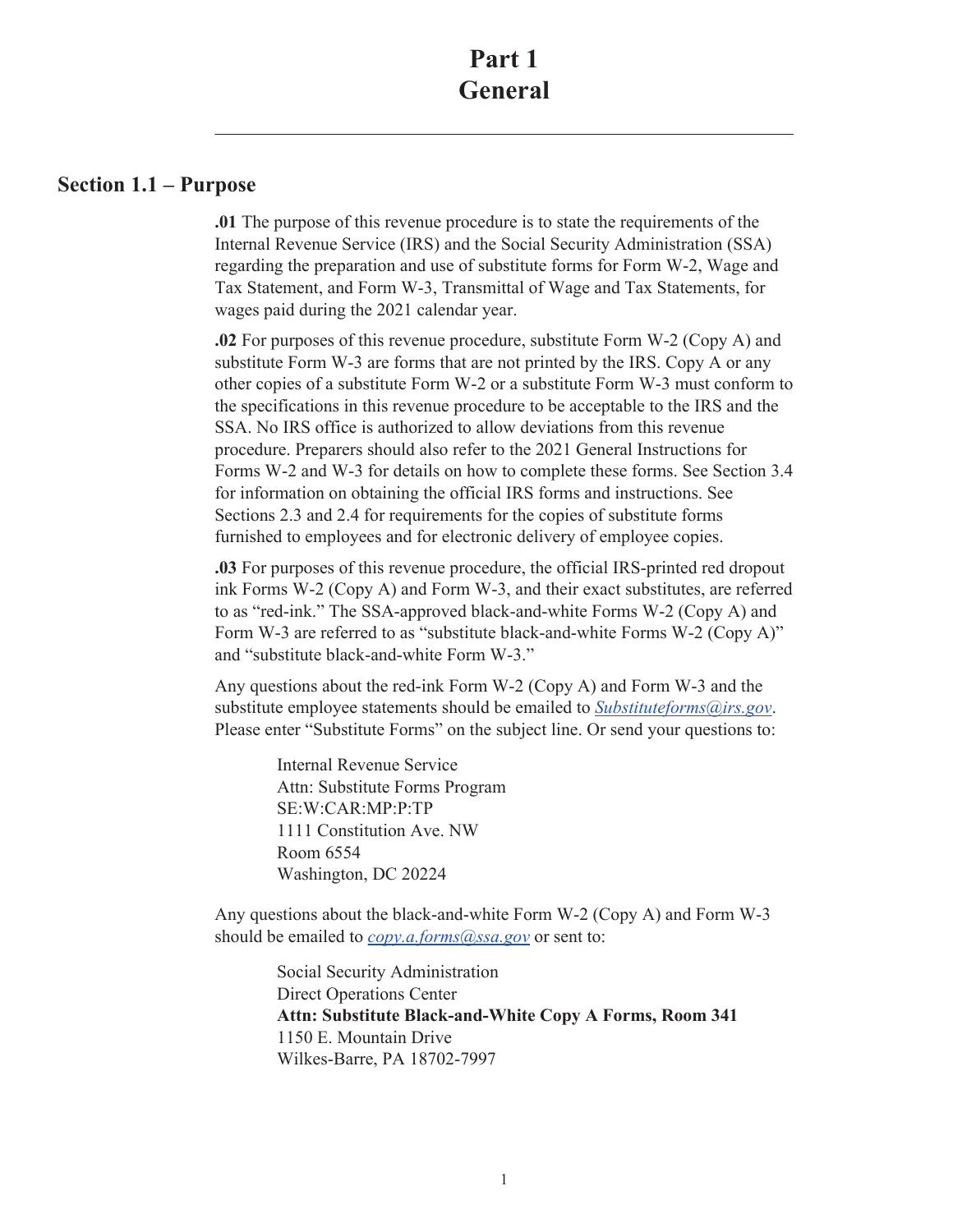**Note.** You should receive a response from either the IRS or the SSA within 30 days.

**.04** Some Forms W-2 that include logos, slogans, and advertisements (including advertisements for tax preparation software) may be considered as suspicious or altered Forms W-2 (also known as "questionable Forms W-2"). An employee may not recognize the importance of the employee copy for tax reporting purposes due to the use of logos, slogans, and advertisements. Thus, the IRS has determined that logos, slogans, and advertising will not be allowed on Copy A of Forms W-2, Forms W-3, or any employee copies reporting wages, with the following exceptions for the employee copies.

- Forms may include the exact name of the employer or agent, primary trade name, trademark, service mark, or symbol of the employer or agent.
- Forms may include an embossment or watermark on the information return (and copies) that is a representation of the name, a primary trade name, trademark, service mark, or symbol of the employer or agent.
- Presentation may be in any typeface, font, stylized fashion, or print color normally used by the employer or agent, and used in a nonintrusive manner.
- These items must not materially interfere with the ability of the recipient to recognize, understand, and use the tax information on the employee copies.

The IRS e-file logo on the IRS official employee copies may be included, but it is not required, on any of the substitute form copies.

The information return and employee copies must clearly identify the employer's name associated with its employer identification number.

Logos and slogans may be used on permissible enclosures, such as a check or account statement, but not on information returns and employee copies.

Forms W-2 and W-3 are subject to annual review and possible change. This revenue procedure may be revised to state other requirements of the IRS and the SSA regarding the preparation and use of substitute forms for Form W-2 and Form W-3 for wages paid during the 2021 calendar year at a future date. If you have comments about the restrictions on including logos, slogans, and advertising on information returns and employee copies, send or email your comments to: Internal Revenue Service, Attn: Substitute Forms Program, SE:W:CAR:MP:P:TP, 1111 Constitution Ave. NW, Room 6554, Washington, DC 20224, or *[Substituteforms@irs.gov](mailto:Substituteforms@irs.gov)*.

**.05** The Internal Revenue Service/Information Returns Branch (IRS/IRB) maintains a centralized customer service call site to answer questions related to information returns (Forms W-2, W-3, W-2c, W-3c, 1099 series, 1096, etc.). You can reach the call site at 866-455-7438 (toll free) or 304-263-8700 (not a toll-free number). Persons with a hearing or speech disability with access to Telecommunication Device for the Deaf (TDD) can call 304-579-4827 (not a toll-free number). You may also email questions to *[mccirp@irs.gov](mailto:mccirp@irs.gov)*. Do not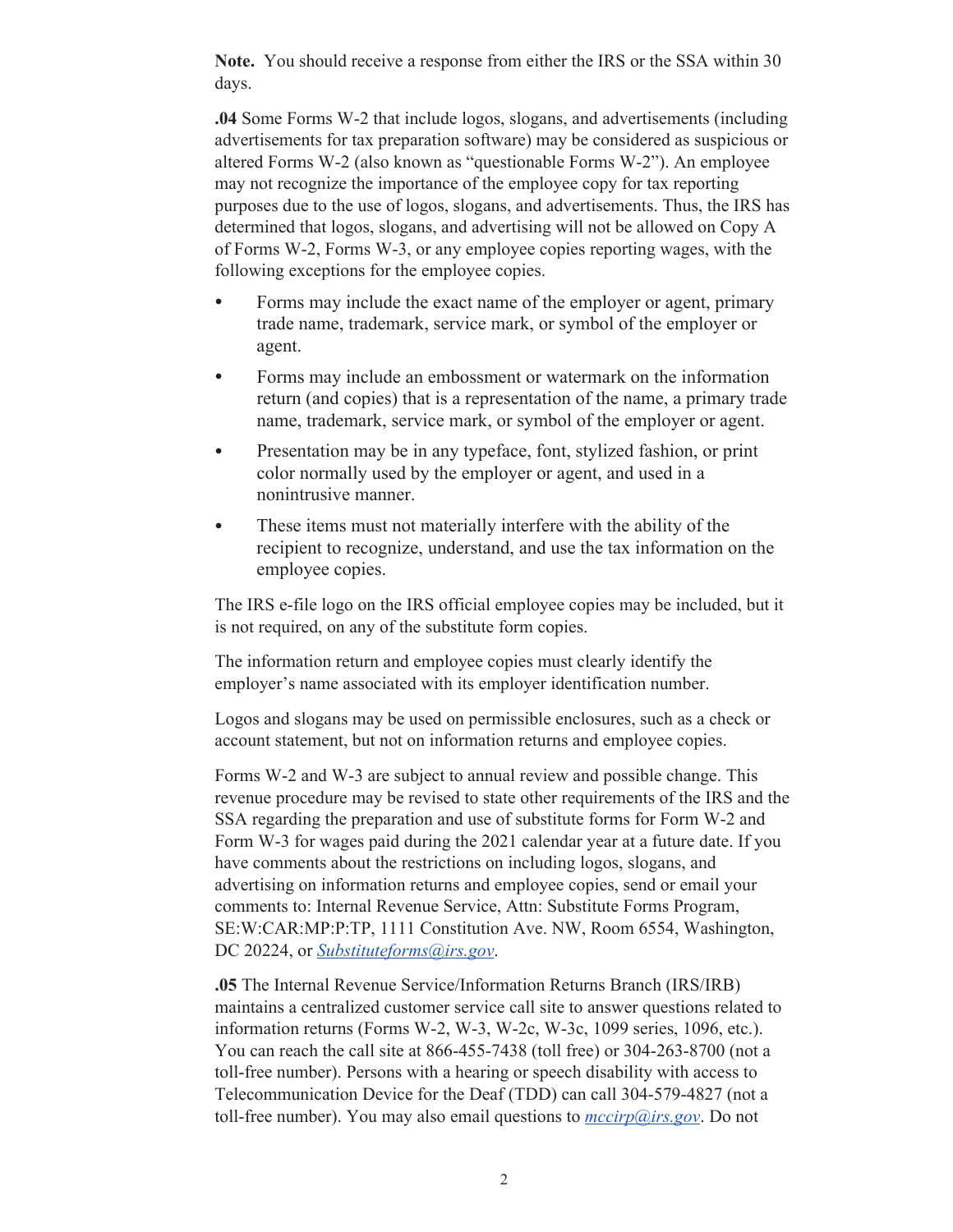<span id="page-4-0"></span>submit employee information via email because it is not secure and the information may be compromised.

File paper or electronic Forms W-2 (Copy A) with the SSA. IRS/IRB does not process Forms W-2 (Copy A). However, IRS/IRB does process Form 8508, Request for Waiver From Filing Information Returns Electronically, and Form 8809, Application for Extension of Time To File Information Returns, for Forms W-2 (Copy A) and requests for an extension of time to furnish the employee copies of Form W-2. See Publication 1220, Specifications for Electronic Filing of Forms 1097, 1098, 1099, 3921, 3922, 5498, and W-2G, for information on waivers and extensions of time.

**.06** The following form instructions and publications provide more detailed filing procedures for certain information returns.

- General Instructions for Forms W-2 and W-3 (Including Forms W-2AS, W-2CM, W-2GU, W-2VI, W-3SS, W-2c, and W-3c).
- Publication 1223, General Rules and Specifications for Substitute Forms W-2c and W-3c.

#### **Section 1.2 – What's New**

**.01 Box 14 or separate statement reporting of coronavirus (COVID-19) related sick and family leave wages.** Employers must report the amount of qualified sick leave wages and qualified family leave wages paid to employees under the Families First Coronavirus Response Act, as amended by the American Rescue Plan Act, on either 2021 Forms W-2, Box 14, or on a separate statement. See *[Notice 2021-53](https://www.irs.gov/irb/2021-39_IRB#RP-2021-39)* for more information on how to report these amounts.

**.02 Editorial changes.** We made editorial changes. Redundancies were eliminated as much as possible.

#### **Section 1.3 – General Rules for Paper Forms W-2 and W-3**

**.01** Employers not filing electronically must file paper Forms W-2 (Copy A) along with Form W-3 with the SSA by using either the official IRS form or a substitute form that exactly meets the specifications shown in Parts 2 and 3 of this revenue procedure.

**Note.** Substitute territorial forms (W-2AS, W-2GU, W-2VI, W-3SS) must also conform to the specifications as outlined in this revenue procedure. These forms require the form designation ("W-2AS," "W-2GU," "W-2VI") on Form W-2 (Copy A) to be in black ink. If you are an employer in the Commonwealth of the Northern Mariana Islands, you must contact Department of Finance, Division of Revenue and Taxation, Commonwealth of the Northern Mariana Islands, P.O. Box 5234 CHRB, Saipan, MP 96950 or *[www.finance.gov.mp/forms.php](https://www.finance.gov.mp/forms.php)* to get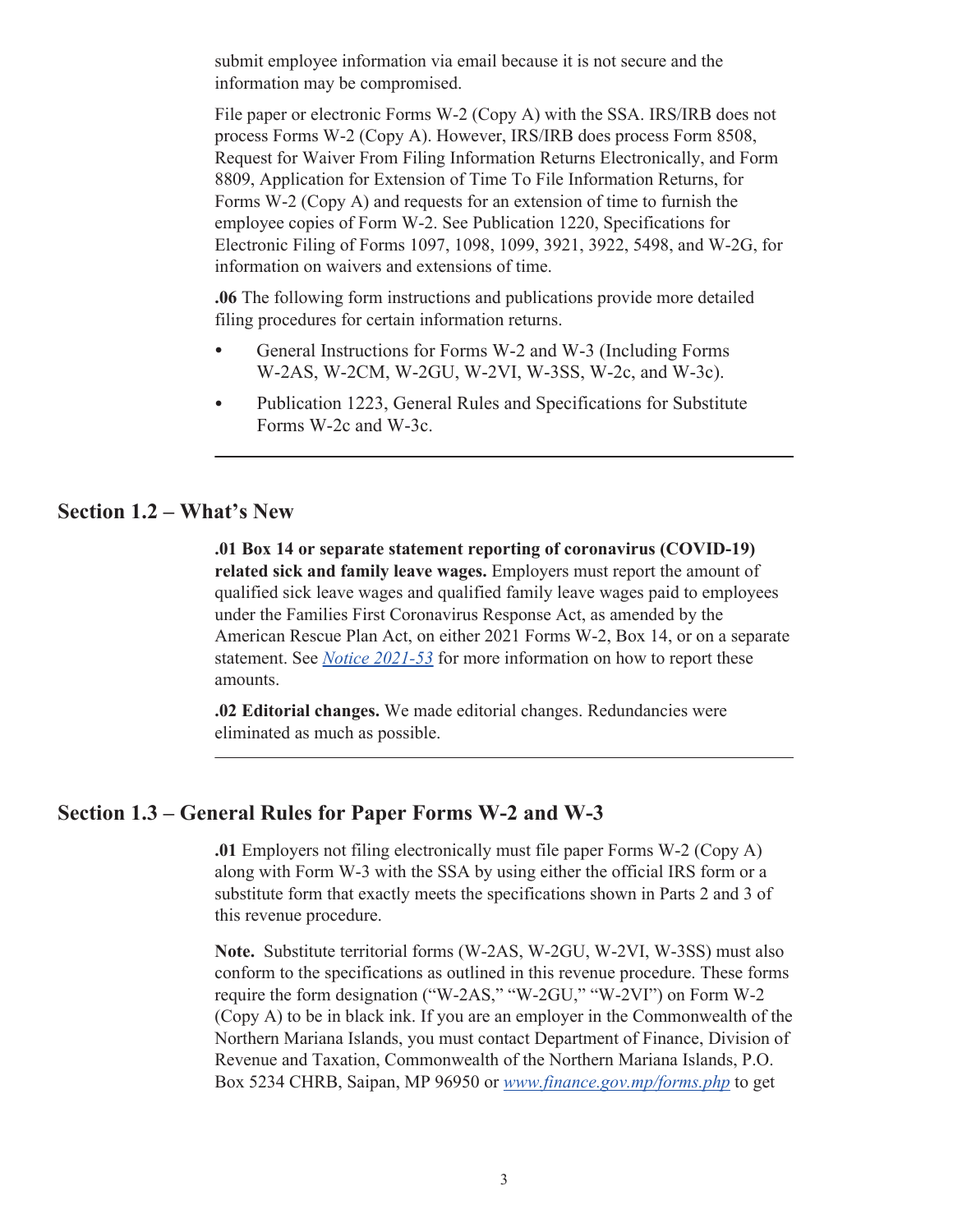Form W-2CM and instructions for completing and filing the form. For information on Forms 499R-2/W-2PR, go to *[www.hacienda.gobierno.pr](http://www.hacienda.gobierno.pr/)*.

Employers may design their own statements to furnish to employees. Employee statements designed by employers must comply with the requirements shown in Parts 2 and 3.

**.02** Red-ink substitute forms that completely conform to the specifications contained in this revenue procedure may be privately printed without prior approval from the IRS or the SSA. Only the substitute black-and-white Forms W-2 (Copy A) and Form W-3 need to be submitted to the SSA for approval, prior to their use (see Section 2.2).

**.03** As in the past, SSA-approved black-and-white Forms W-2 (Copy A) and Form W-3 may be generated using a printer by following all guidelines and specifications (also, see Section 2.2). In general, regardless of the method of entering data, use black ink on Forms W-2 (Copy A) and Form W-3, which provides better readability for processing by scanning equipment. Colors other than black are not easily read by the scanner and may result in delays or errors in the processing of Forms W-2 (Copy A) and Form W-3. The printing of the data should be centered within the boxes. The size of the variable data must be printed in a font no smaller than 10-point.

**Note.** With the exception of the identifying number, the year, the form number for Form W-3, and the corner register marks, the preprinted form layout for the red-ink Forms W-2 (Copy A) and Form W-3 must be in Flint J-6983 red OCR dropout ink or an exact match.

**.04** Substitute forms filed with the SSA and substitute copies furnished to employees that do not conform to these specifications are unacceptable. Penalties may be assessed for not complying with the form specifications. Forms W-2 (Copy A) and Form W-3 filed with the SSA that do not conform may be returned.

**.05** Substitute red-ink forms should not be submitted to either the IRS or the SSA for specific approval. If you are uncertain of any specification and want clarification, do the following.

- Submit a letter or email to the appropriate address in Section 1.1 citing the specification.
- State your understanding of the specification.
- Enclose an example (if appropriate) of how the form would appear if produced using your understanding. Do not use actual employee information in the example.
- Be sure to include your name, complete address, and phone number with your correspondence. If you want the IRS to contact you via email, also provide your email address.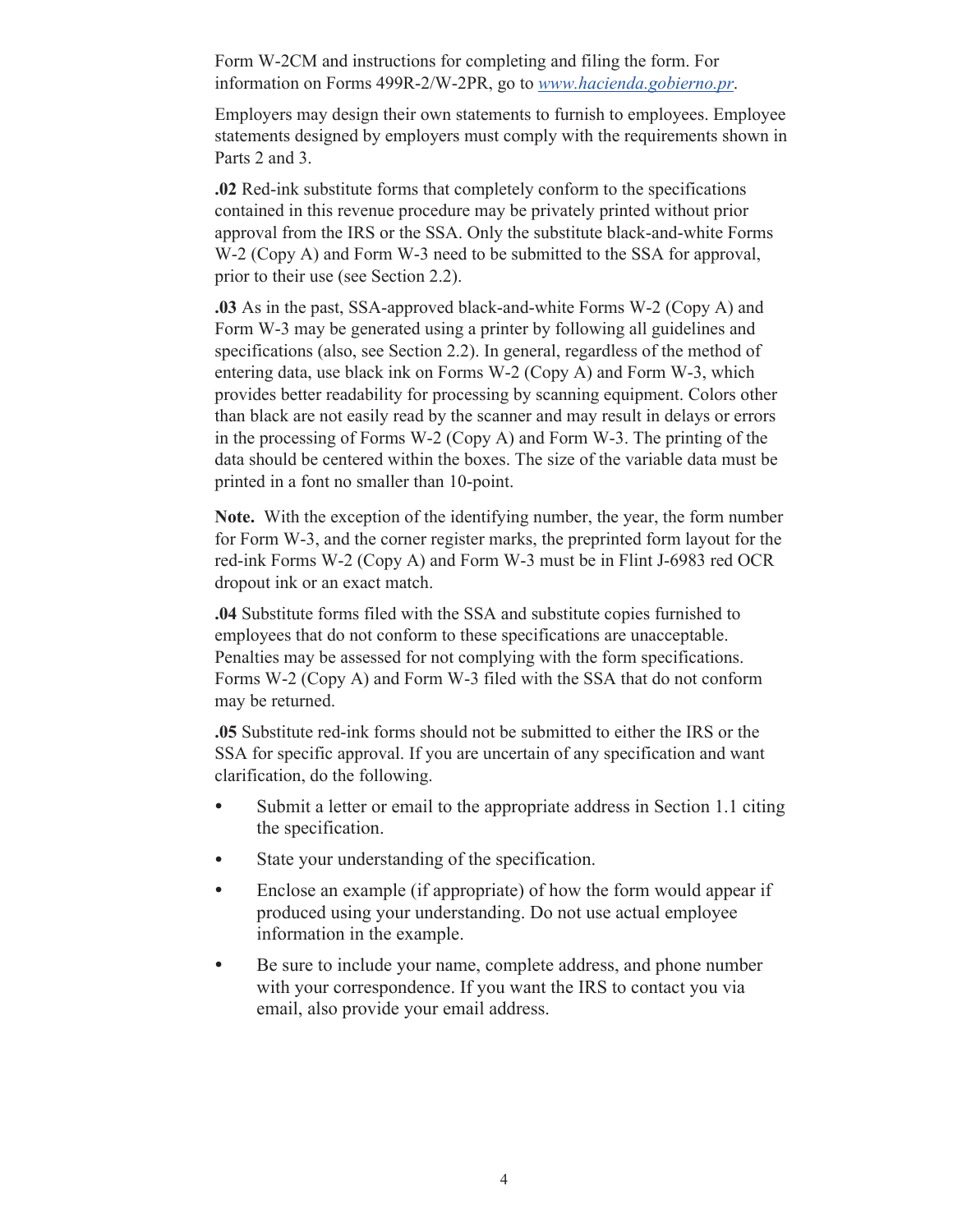<span id="page-6-0"></span>**.06** Any questions about the specifications, especially those for the red-ink Form W-2 (Copy A) and Form W-3, should be emailed to *[Substituteforms@irs.gov](mailto:Substituteforms@irs.gov)*. Please enter "Substitute Forms" on the subject line. Or send your questions to:

> Internal Revenue Service Attn: Substitute Forms Program SE:W:CAR:MP:P:TP 1111 Constitution Ave. NW Room 6554 Washington, DC 20224

Any questions about the substitute black-and-white Form W-2 (Copy A) and Form W-3 should be emailed to *[copy.a.forms@ssa.gov](mailto:copy.a.forms@ssa.gov)* or sent to:

> Social Security Administration Direct Operations Center **Attn: Substitute Black-and-White Copy A Forms, Room 341** 1150 E. Mountain Drive Wilkes-Barre, PA 18702-7997

**Note.** You should receive a response within 30 days from either the IRS or the SSA.

**.07** Forms W-2 and W-3 are subject to annual review and possible change. Therefore, employers are cautioned against overstocking supplies of privately printed substitutes.

**.08** Separate instructions for Forms W-2 and W-3 are provided in the 2021 General Instructions for Forms W-2 and W-3. Form W-3 should be used only to transmit paper Forms W-2 (Copy A). Form W-3 is a single sheet including only essential filing information. Be sure to make a copy of your completed Form W-3 for your records. You can order current year official IRS Forms W-2, W-2AS, W-2GU, W-2VI, W-3, and W-3SS, and the 2021 General Instructions for Forms W-2 and W-3, online at *[www.irs.gov/OrderForms](https://www.irs.gov/orderforms)*. The IRS provides only cut sheet sets of Forms W-2 and cut sheets of Form W-3.

**.09** Because substitute Forms W-2 (Copy A) and Form W-3 are machine-imaged and scanned by the SSA, the forms must meet the same specifications as the official IRS Forms W-2 and Form W-3 (as shown in the exhibits).

#### **Section 1.4 – General Rules for Filing Forms W-2 (Copy A) Electronically**

**.01** As of the date of publication of this revenue procedure, employers must file Forms W-2 (Copy A) with the SSA electronically if they are required to file 250 or more for a calendar year unless the IRS grants a waiver. However, see the Caution under E-filing in the 2021 General Instructions for Forms W-2 and W-3 for any changes in this requirement. The SSA publication EFW2, Specifications for Filing Forms W-2 Electronically, contains specifications and procedures for electronic filing of Form W-2 information with the SSA. Employers are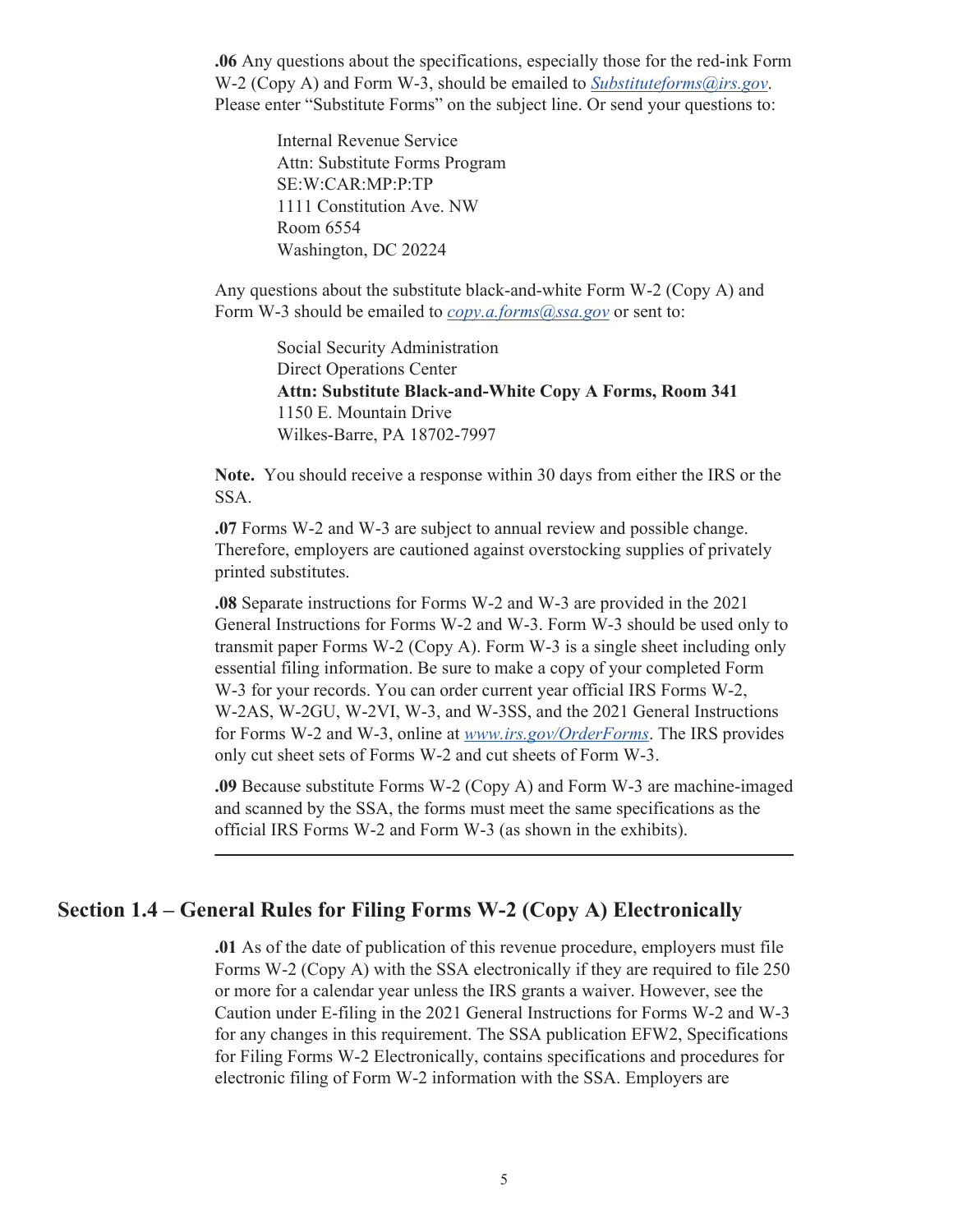<span id="page-7-0"></span>cautioned to obtain the most recent revision of EFW2 (and supplements) in case there are any subsequent changes in specifications and procedures.

**.02** You may obtain a copy of the EFW2 by:

• Accessing the SSA website at *[www.ssa.gov/employer/](https://www.ssa.gov/employer/EFW2&EFW2C.htm) [EFW2&EFW2C.htm](https://www.ssa.gov/employer/EFW2&EFW2C.htm)*.

**.03** Electronic filers do not file a paper Form W-3. See the SSA publication EFW2 for guidance on transmitting Form W-2 (Copy A) information to the SSA electronically.

**.04** Employers are encouraged to electronically file Forms W-2 (Copy A) with the SSA. Doing so will enhance the timeliness and accuracy of forms processing. You may visit the SSA's employer website at *[www.ssa.gov/](https://www.ssa.gov/employer) [employer](https://www.ssa.gov/employer)*. This helpful site has links to Business Services Online (BSO) and tutorials on registering and using BSO to file your Forms W-2.

**.05** Employers who do not comply with the electronic filing requirements for Form W-2 (Copy A) and who are not granted a waiver by the IRS may be subject to penalties. Employers who file Form W-2 information with the SSA electronically must not send the same data to the SSA on paper Forms W-2 (Copy A). Any duplicate reporting may subject filers to unnecessary contacts by the SSA or the IRS.

## **Part 2 Specifications for Substitute Forms W-2 and W-3**

### **Section 2.1 – Specifications for Red-Ink Substitute Form W-2 (Copy A) and Form W-3 Filed With the SSA**

**.01** The official IRS-printed red dropout ink Form W-2 (Copy A) and Form W-3 and their exact substitutes are referred to as red-ink in this revenue procedure. Employers may file substitute Forms W-2 (Copy A) and Form W-3 with the SSA. The substitute forms must be exact replicas of the official IRS forms with respect to layout and content because they will be read by scanner equipment.

**Note.** Even the slightest deviation can result in incorrect scanning and may affect money amounts reported for employees.

**.02** Paper used for cut sheets and continuous-pinfed forms for substitute Form W-2 (Copy A) and Form W-3 that are to be filed with the SSA must be white 100% bleached chemical wood, 18–20 pound paper only, optical character recognition (OCR) bond produced in accordance with the following specifications.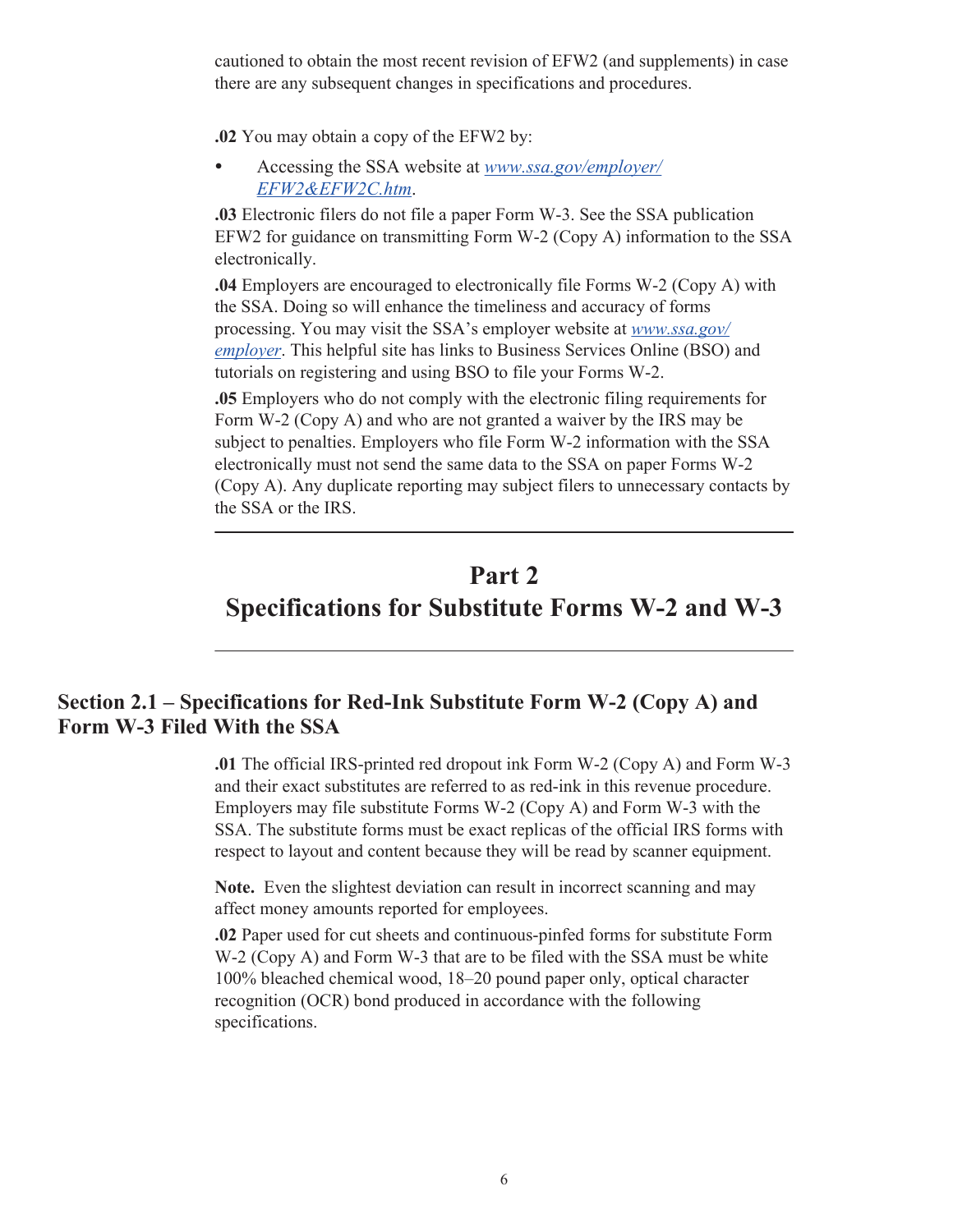|                                                                                                                                            | 4.5          |
|--------------------------------------------------------------------------------------------------------------------------------------------|--------------|
| Basis weight: 17 x 22 inch 500 cut sheets, pound                                                                                           | $18 - 20$    |
| Metric equivalent-gm./sq. meter                                                                                                            |              |
|                                                                                                                                            | $68 - 75$    |
| Stiffness: Average, each direction, not less than-milligrams                                                                               |              |
|                                                                                                                                            | 50           |
|                                                                                                                                            | 80           |
| Tearing strength: Average, each direction, not less                                                                                        |              |
|                                                                                                                                            | 40           |
|                                                                                                                                            | 82           |
|                                                                                                                                            | 68           |
|                                                                                                                                            | 0.0038       |
|                                                                                                                                            | 0.097        |
| (a tolerance of $+0.0005$ inch (0.0127 mm) is allowed). Paper cannot<br>vary more than 0.0004 inch (0.0102 mm) from one edge to the other. |              |
|                                                                                                                                            | 10           |
| Finish (smoothness): Average, each side—seconds                                                                                            | $20 - 55$    |
| (for information only) the Sheffield equivalent—                                                                                           |              |
|                                                                                                                                            | $170 - d200$ |
| Dirt: Average, each side, not to exceed—parts per                                                                                          |              |
|                                                                                                                                            | 8            |

**Note.** Reclaimed fiber in any percentage is permitted, provided the requirements of this standard are met.

**.03** All printing of red-ink substitute Forms W-2 (Copy A) and Form W-3 must be in Flint red OCR dropout ink except as specified below. The following must be printed in nonreflective black ink.

- Identifying number "22222" for Forms W-2 (Copy A) and "33333" for Form W-3 at the top of the forms.
- Tax year at the bottom of the forms.
- The four (4) corner register marks on the forms.
- The form identification number ("W-3") at the bottom of Form W-3.
- All the instructions below Form W-3 beginning with "Send this entire" page...." line to the bottom of Form W-3.

**.04** The vertical and horizontal spacing for all federal payment and data boxes on Forms W-2 and W-3 must meet specifications. On Form W-3 and Form W-2 (Copy A), all the perimeter rules must be 1-point (0.014-inch), while all other rules must be one-half point (0.007-inch). Vertical rules must be parallel to the left edge of the form; horizontal rules parallel to the top edge.

**.05** The official red-ink Form W-3 and Form W-2 (Copy A) are 7.50 inches wide. Employers filing Forms W-2 (Copy A) with the SSA on paper must also file a Form W-3. Form W-3 must be the same width (7.50 inches) as the Form W-2. One Form W-3 is printed on a standard size, 8.5 x 11-inch page. Two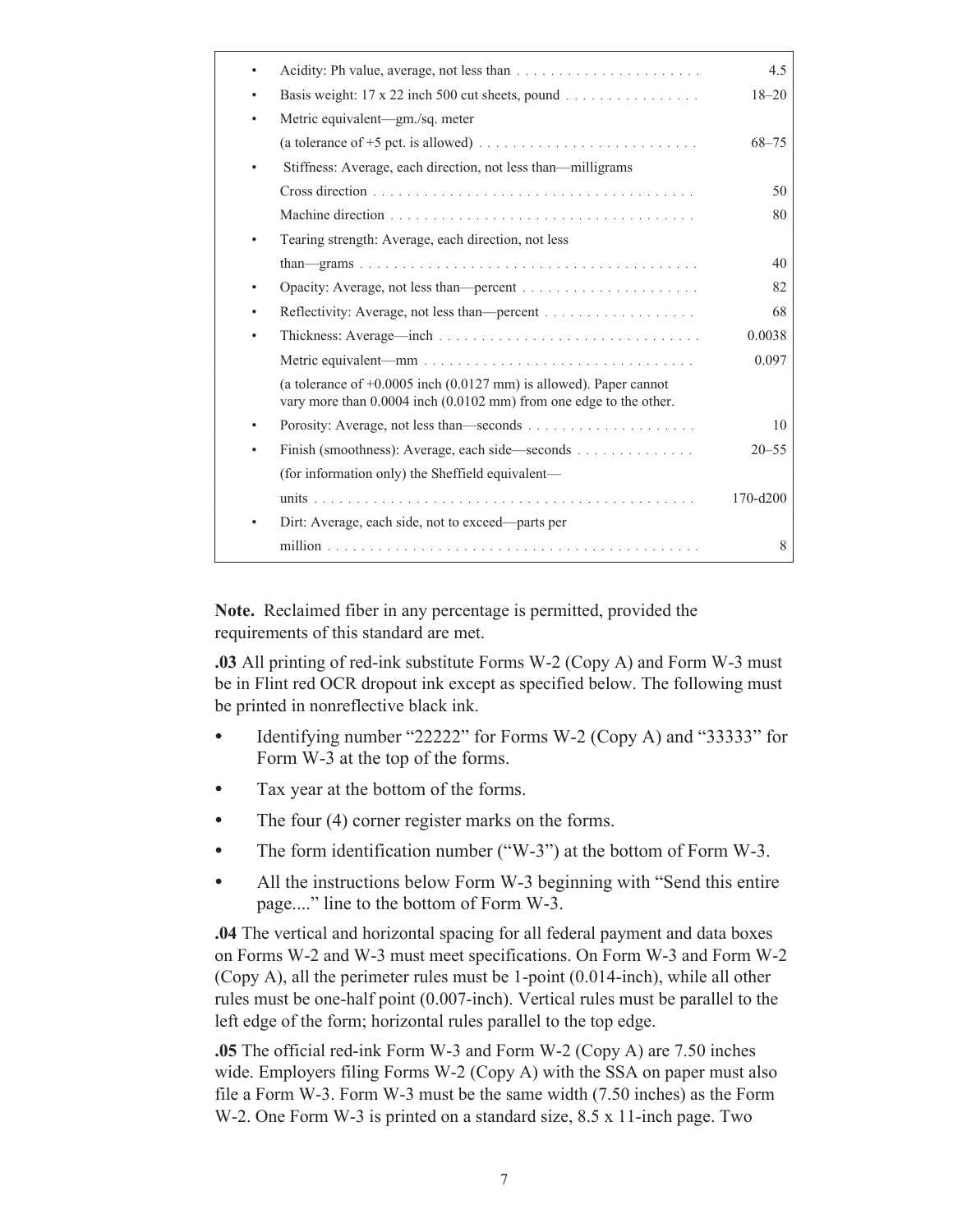official Forms W-2 (Copy A) are contained on a single 8.5 x 11-inch page (exclusive of any snap-stubs).

**.06** The top, left, and right margins for the Form W-2 (Copy A) and Form W-3 are 0.50 inches  $(1/2 \text{ inch})$ . All margins must be free of printing except for the words "DO NOT STAPLE" on red-ink Form W-3. The space between the two Forms W-2 (Copy A) is 1.33 inches.

**.07** The identifying numbers are "22222" for Form W-2 (Copies A (and 1)) and "33333" for Form W-3. No printing should appear anywhere near the identifying numbers.

**Note.** The identifying number must be printed in nonreflective black ink in OCR-A font of 10 characters per inch.

**.08** The depth of the individual scannable image on a page must be the same as that on the official IRS forms. The depth from the top line to the bottom line of an individual Form W-2 (Copy A) must be 4.17 inches and the depth from the top line to the bottom line of Form W-3 must be 4.67 inches.

**.09** Continuous-pinfed Forms W-2 (Copy A) must be separated into 11-inch deep pages. The pinfed strips must be removed when Forms W-2 (Copy A) are filed with the SSA. The two Forms W-2 (Copy A) on the 11-inch page must not be separated (only the pages are to be separated (burst)). The words "Do Not Cut, Fold, or Staple Forms on This Page" must be printed twice between the two Forms W-2 (Copy A) in Flint red OCR dropout ink. All other copies (Copies 1, B, C, 2, and D) must be able to be distinguished and separated into individual forms.

**.10** Box 12 of Form W-2 (Copy A) contains four entry boxes – 12a, 12b, 12c, and 12d. Do not make more than one entry per box. Enter your first code in box 12a (for example, enter Code D in box 12a, not 12d, if it is your first entry). If more than four items need to be reported in box 12, use a second Form W-2 to report the additional items (see "Multiple forms" in the 2021 General Instructions for Forms W-2 and W-3). Do not report the same federal tax data to the SSA on more than one Form W-2 (Copy A). However, repeat the identifying information (employee's name, address, and SSN; employer's name, address, and EIN) on each additional form.

**.11** The checkboxes in box 13 of Form W-2 (Copy A) and in box b of Form W-3 must be 0.14 inches each. The space before the first checkbox is 0.24 inches; the space between the first and second checkbox and between the second and third checkbox must be 0.36 inches; the space between the third checkbox to the right border of box 13 should be 0.32 inches (see Exhibit A).

**Note.** More than 50% of an applicable checkbox must be covered by an "X."

**.12** All substitute Forms W-2 (Copy A) and Form W-3 in the red-ink format must have the tax year, form number, and form title printed on the bottom face of each form using type identical to that of the official IRS form. The red-ink substitute Form W-2 (Copy A) and Form W-3 must have the form producer's EIN entered directly to the left of "Department of the Treasury," in red.

**.13** The words "For Privacy Act and Paperwork Reduction Act Notice, see the separate instructions." must be printed in Flint red OCR dropout ink in the same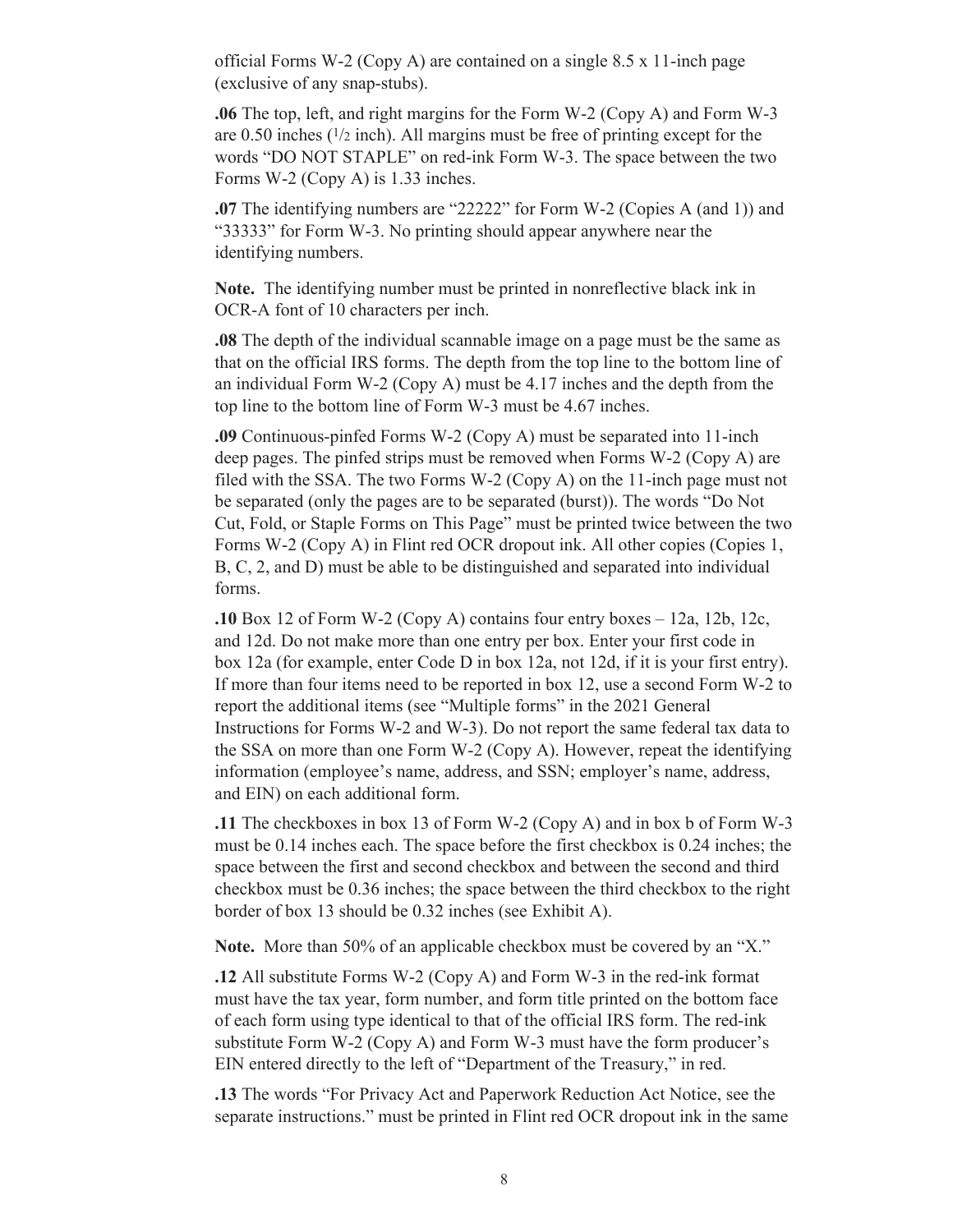<span id="page-10-0"></span>location as on the official Form W-2 (Copy A). The words "For Privacy Act and Paperwork Reduction Act Notice, see the separate instructions." must be printed at the bottom of the page of Form W-3 in black ink.

**.14** The Office of Management and Budget (OMB) Number must be printed on substitute Forms W-3 and W-2 (on each ply) in the same location as on the official IRS forms.

**.15** All substitute Forms W-3 must include the instructions that are printed on the same sheet below the official IRS form.

**.16** The back of substitute Form W-2 (Copy A) and Form W-3 must be free of all printing.

**.17** All copies must be clearly legible. Fading must be minimized to assure legibility.

**.18** Chemical transfer paper is permitted for Form W-2 (Copy A) only if the following standards are met.

- Only chemically backed paper is acceptable for Form W-2 (Copy A). Front and back chemically treated paper cannot be processed properly by scanning equipment.
- Chemically transferred images must be black.
- Carbon-coated forms are not permitted.

**.19** The Government Printing Office (GPO) symbol and the Catalog Number (Cat. No.) must be deleted from substitute Form W-2 (Copy A) and Form W-3.

### **Section 2.2 – Specifications for Substitute Black-and-White Form W-2 (Copy A) and Form W-3 Filed With the SSA**

**.01** Specifications for the SSA-approved substitute black-and-white Forms W-2 (Copy A) and Form W-3 are similar to the red-ink forms (Section 2.1) except for the items that follow (see Exhibits D and E). Exhibits are samples only and must not be downloaded to meet tax obligations.

- 1. Forms must be printed on 8.5 x 11-inch single-sheet paper only. There must be two Forms W-2 (Copy A) printed on a page. There must be no horizontal perforations between the two Forms W-2 (Copy A) on each page.
- 2. All forms and data must be printed in nonreflective black ink only.
- 3. The data and forms must be programmed to print simultaneously. Forms cannot be produced separately from wage data entries.
- 4. The forms must not contain corner register marks.
- 5. The forms must not contain any shaded areas, including those boxes that are entirely shaded on the red-ink forms.
- 6. Identifying numbers on both Form W-2 (Copy A) ("22222") and Form W-3 ("33333") must be preprinted in 14-point Arial bold font or a close approximation.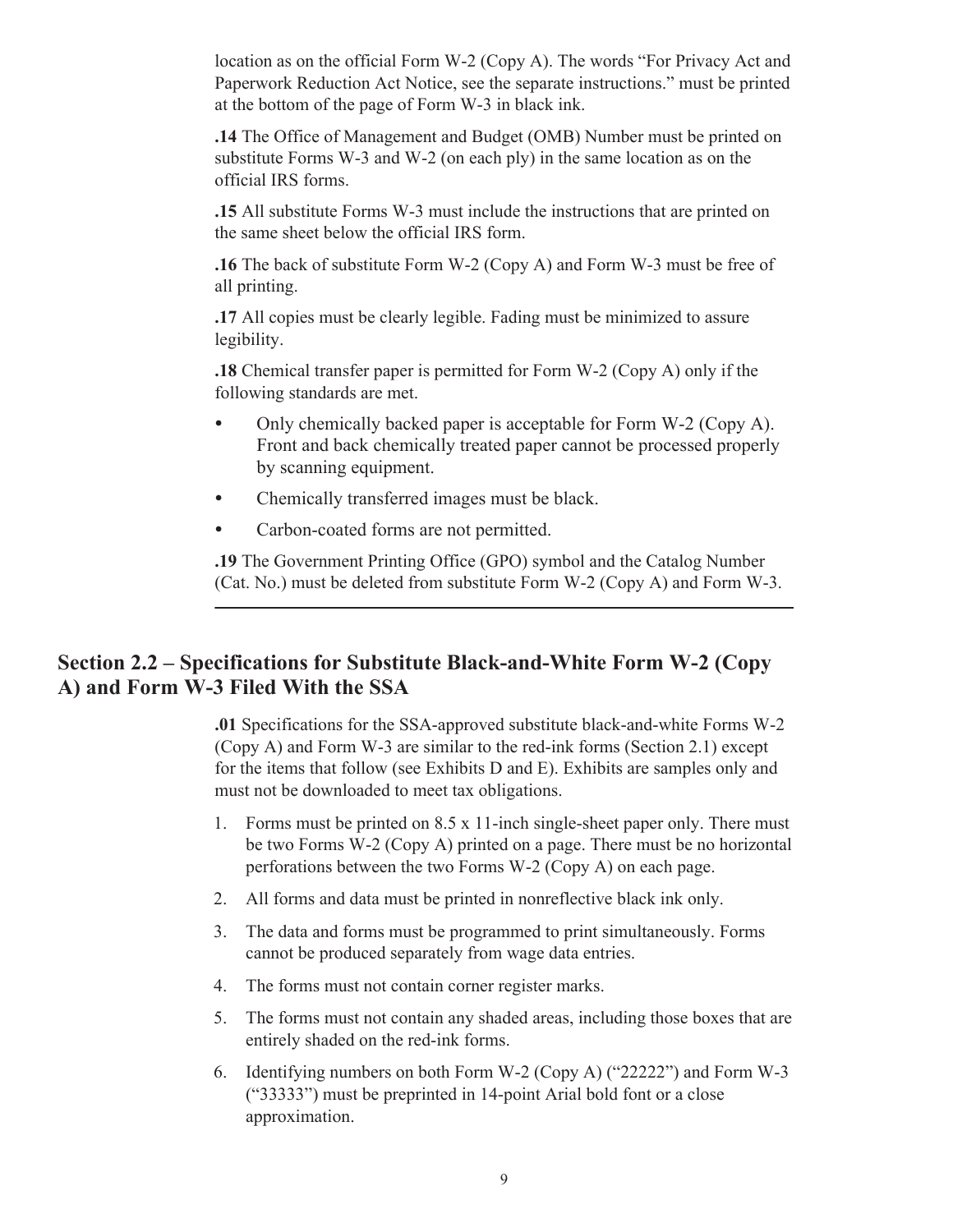- 7. The form numbers ("W-2" and "W-3") must be in 18-point Arial font or a close approximation. The tax year (for example, "2021") on Forms W-2 (Copy A) and Form W-3 must be in 20-point Arial bold font or a close approximation.
- 8. No part of the box titles or the data printed on the forms may touch any of the vertical or horizontal lines, nor should any of the data intermingle with the box titles. The data should be centered in the boxes.
- 9. Do not print any information in the margins of the substitute black-and-white Forms W-2 (Copy A) and Form W-3 (for example, do not print "DO NOT STAPLE" in the top margin of Form W-3).
- 10. The word "Code" must not appear in box 12 on Form W-2 (Copy A).
- 11. A 4-digit vendor code preceded by four zeros and a slash (for example, 0000/9876) must appear in 12-point Arial font, or a close approximation, under the tax year in place of the Cat. No. on Form W-2 (Copy A) and in the bottom right corner of the "For Official Use Only" box at the bottom of Form W-3. Do not display the form producer's EIN to the left of "Department of the Treasury." The vendor code will be used to identify the form producer.
- 12. Do not print Catalog Numbers (Cat. No.) on either Form W-2 (Copy A) or Form W-3.
- 13. Do not print the checkboxes in:
	- Box 13 of Form W-2 (Copy A). The "X" should be programmed to be printed and centered directly below the applicable box title.
- 14. Do not print dollar signs. If there are no money amounts being reported, the entire field should be left blank.
- 15. The space between the two Forms W-2 (Copy A) is 1.33 inches.

**.02** You must submit samples of your substitute black-and-white Forms W-2 (Copy A) and Form W-3 to the SSA. Only black-and-white substitute Forms W-2 (Copy A) and Form W-3 for tax year 2021 will be accepted for approval by the SSA. Questions regarding other red-ink forms (that is, red-ink Forms W-2c, W-3c, 1099 series, 1096, etc.) must be directed to the IRS only.

**.03** You will be required to send one set of blank and one set of dummy-data substitute black-and-white Forms W-2 (Copy A) and Forms W-3 for approval. Sample data entries should be filled in to the maximum length for each box entry, preferably using numeric data or alpha data, depending upon the type required to be entered. The "VOID" checkbox must be electronically checked on the dummy-data substitute black-and-white Form W-2 (Copy A). All "Xs" must show in box 13 centered under the applicable checkbox titles on the dummy-data substitute black-and-white Form W-2 (Copy A). All checkboxes on the dummy-data substitute black-and-white Form W-3 must be electronically checked in box b (Kind of Payer, Kind of Employer, and Third-Party sick pay). Include in your submission the name, telephone number, fax number, and email address of a contact person who can answer questions regarding your sample forms.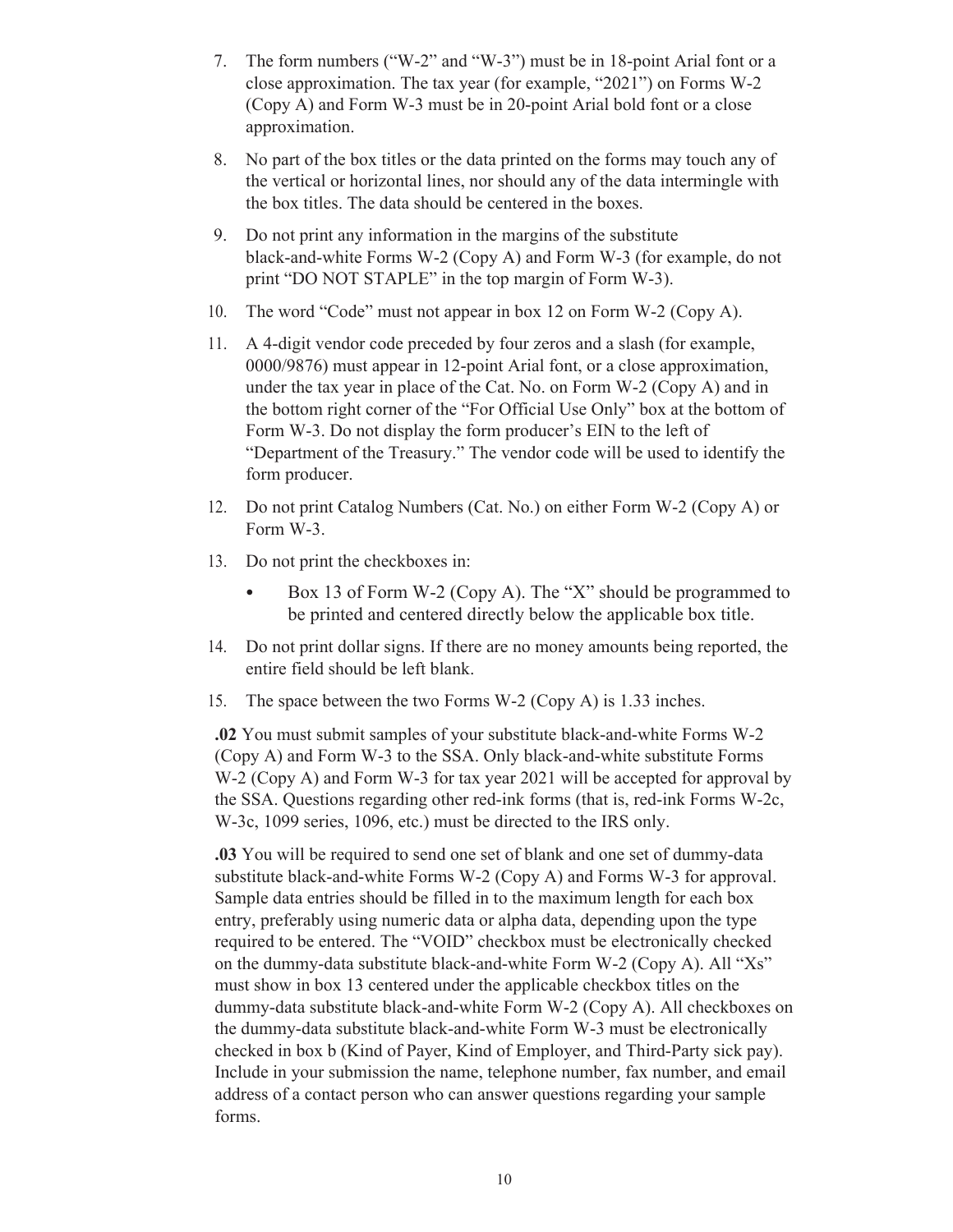**.04** To receive approval, you may first contact the SSA via email at *[copy.a.forms@ssa.gov](mailto:copy.a.forms@ssa.gov)* to obtain a template and further instructions. Send your 2021 sample substitute black-and-white Forms W-2 (Copy A) and Forms W-3 to:

> Social Security Administration Direct Operations Center **Attn: Substitute Black-and-White Copy A Forms, Room 341** 1150 E. Mountain Drive Wilkes-Barre, PA 18702-7997

Send your sample forms via private mail carrier or certified mail in order to verify their receipt. You can expect approval (or disapproval) by the SSA within 30 days of receipt of your sample forms.

**.05** Vendor codes from the *[National Association of Computerized Tax](https://www.nactp.org/)  [Processors \(NACTP\)](https://www.nactp.org/)* are required by those companies producing the W-2 family of forms as part of a product for resale to be used by multiple employers and payroll professionals. Employers developing Forms W-2 or W-3 to be used only for their individual company **require a vendor code issued by the Social Security Administration.**

**.06** The 4-digit vendor code preceded by four zeros and a slash (0000/9876) must be preprinted on the sample substitute black-and-white Forms W-2 (Copy A) and Forms W-3. Forms not containing a vendor code will be rejected and will not be submitted for testing or approval. If you have a valid vendor code provided to you through the NACTP, you should use that code. If you do not have a valid vendor code, contact the Social Security Administration via email at *[copy.a.forms@ssa.gov](mailto:copy.a.forms@ssa.gov)* to obtain an SSA-issued code. (Additional information on vendor codes may be obtained from the SSA or the NACTP via email at *[president@nactp.org](mailto:president@nactp.org)*.)

**.07 If you use forms produced by a vendor and have questions concerning approval**, do not send the forms to the SSA for approval. Instead, you may contact the software vendor to obtain a copy of SSA's dated approval notice supplied to that vendor.

**.08** In response to feedback from the user community, the SSA (and the IRS) have added a 2-D barcoded version for the substitute Form W-2 and Form W-3 to the list of acceptable submission formats. This version is an optional alternative to the nonbarcoded substitute Forms W-2 and W-3. Both versions are fully supported by the SSA. At this time, neither the IRS nor the SSA mandates the use of 2-D barcoded substitute forms.

**Note.** The data contained in the barcode must not differ from the data displayed on the form. If they differ, the data in the barcode will be ignored and the data displayed on the form will be considered the submission. This also occurs when the barcode is not read correctly. The information on the form needs to be manually keyed into the database.

To get the barcode information:

• See the SSA's BSO website at *[www.ssa.gov/bso](https://www.SSA.gov/bso)*,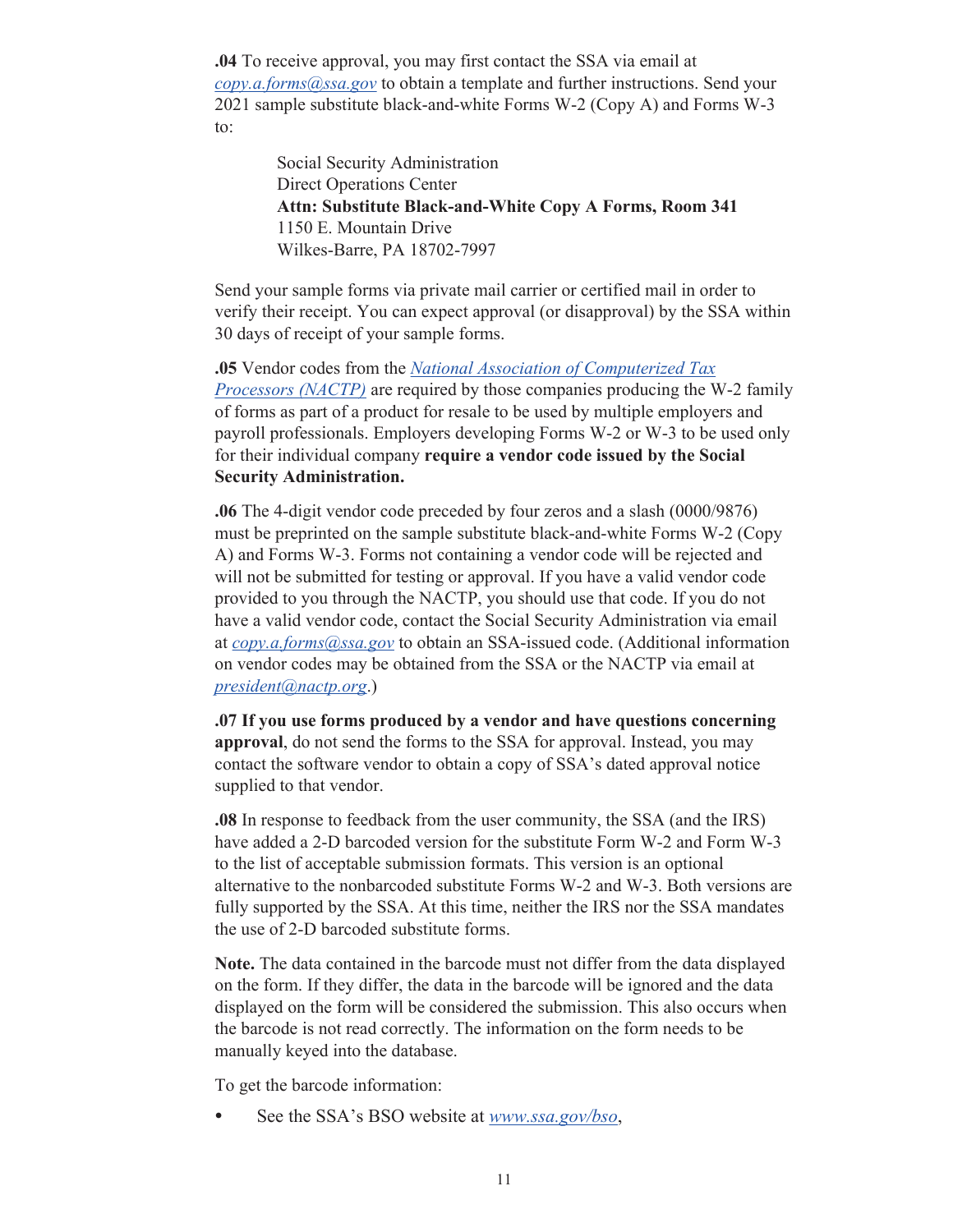- <span id="page-13-0"></span>• Request the PDF version of the specifications by emailing *[copy.a.forms@ssa.gov](mailto:copy.a.forms@ssa.gov)*, and
- Download the substitute W3/W2 2-D barcoding standards from *[www.ssa.gov/employer/subBarCodeStd.pdf](https://www.SSA.gov/employer/subBarCodeStd.pdf)*.

If you are using a form produced by another vendor that contains a 2-D barcode, you must submit the form for approval using your own NACTP code. Prior to sending your first submission for approval, contact the SSA via email at *[copy.a.forms@ssa.gov](mailto:copy.a.forms@ssa.gov)* to register your NACTP code and explain what forms you want to submit.

#### **Section 2.3 – Requirements for Substitute Forms Furnished to Employees (Copies B, C, and 2 of Form W-2)**

**Note. Rules in Section 2.3 apply only to employee copies of Form W-2 (Copies B, C, and 2).** Printers are cautioned that the paper filers who send Forms W-2 (Copy A) to the SSA must follow the requirements in Sections 2.1 and/or 2.2 above.

**.01** All employers (including those who file electronically) must furnish employees with at least two copies of Form W-2 (three or more for employees required to file a state, city, or local income tax return). The following rules are guidelines for preparing employee copies.

The dimensions of these copies (Copies B, C, and 2), but not Copy A, may differ from the dimensions of the official IRS form to allow space for reporting additional information, including additional entries such as withholding for health insurance, union dues, bonds, or charity in box 14. The limitation of a maximum of four items in box 12 of Form W-2 applies only to Copy A, which is filed with the SSA.

**Note.** Employee copies (Copies B, C, and 2 of Form W-2) may be furnished electronically if employees give their consent (as described in Treasury Regulations *Section 31.6051-1(j)*). See also Publication 15-A, Employer's Supplemental Tax Guide.

**.02** The minimum dimensions for employee copies only (not Copy A) of Form W-2 should be 2.67 inches deep by 4.25 inches wide. The maximum dimensions should be no more than 6.50 inches deep by no more than 8.50 inches wide.

**Note.** The maximum and minimum size specifications in this document are for tax year 2021 only and may change in future years.

**.03** Either horizontal or vertical format is permitted (see Exhibit F).

**.04** The paper for all copies must be white and printed in black ink. The substitute Copy B, which employees are instructed to attach to their federal income tax returns, should be at least 9-pound paper (basis 17 x 22-500). Other copies furnished to employees should also be at least 9-pound paper (basis 17 x 22-500) unless a state, city, or local government provides other specifications.

**.05** Employee copies of Form W-2 (Copies B, C, and 2), including those that are printed on a single sheet of paper, must be easily separated. The best method of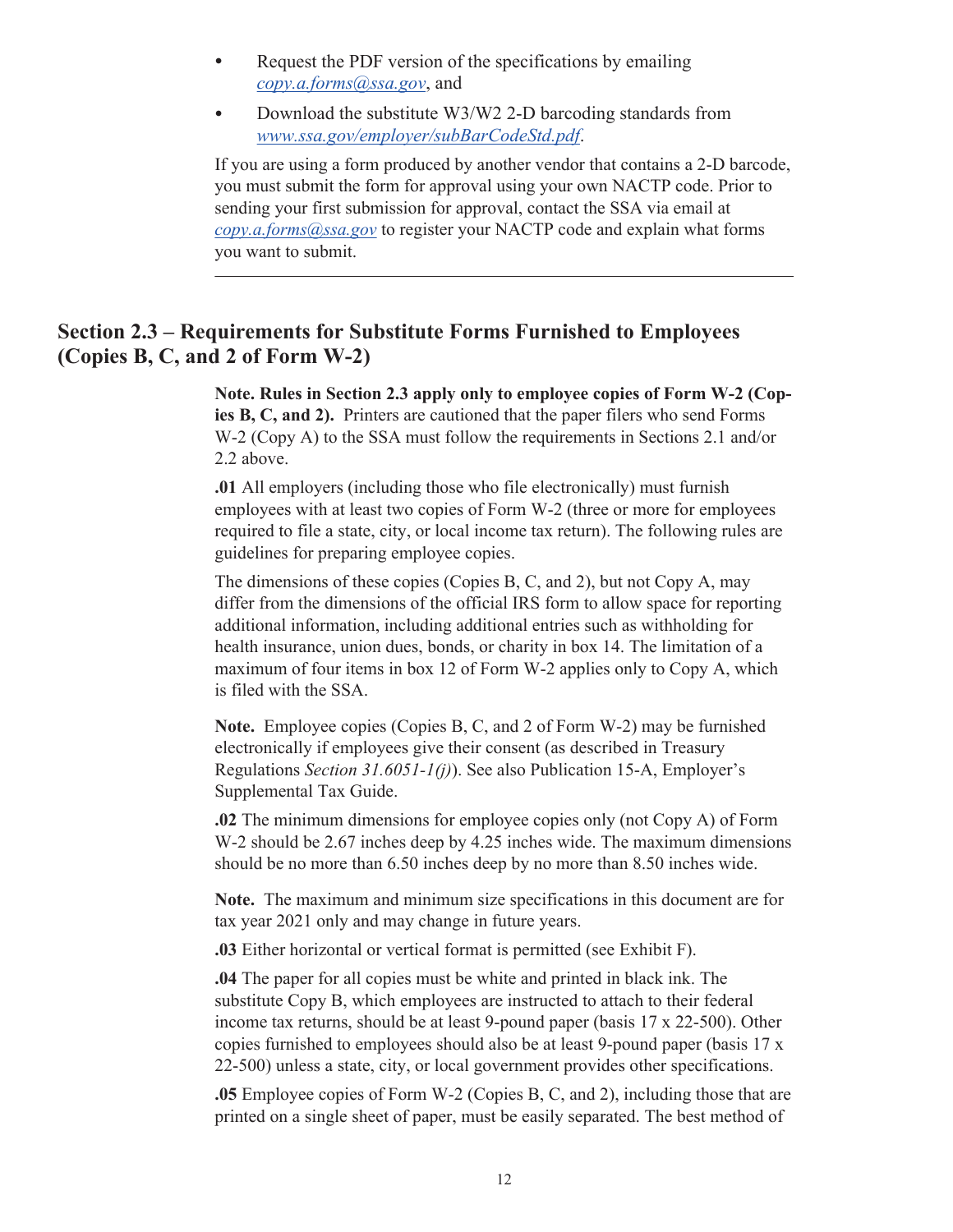separation is to provide perforations between the individual copies. Whatever method of separation is used, each copy should be easily distinguished.

**Note.** Perforation does not apply to printouts of copies of Forms W-2 that are furnished electronically to employees (as described in Treasury Regulations *Section 31.6051-1(j)*). However, these employees should be cautioned to carefully separate the copies of Form W-2. See Publication 15-A for information on electronically furnishing Forms W-2 to employees.

**.06** Interleaved carbon and chemical transfer paper employee copies must be clearly legible. Fading must be minimized to assure legibility.

**.07** The electronic tax logo on the IRS official employee copies is not required on any of the substitute form copies. To avoid confusion and questions by employees, employers are encouraged to delete the identifying number ("22222") from the employee copies of Form W-2.

**.08** All substitute employee copies must contain boxes, box numbers, and box titles that match the official IRS Form W-2. Boxes that do not apply can be deleted. However, certain core boxes must be included. The placement, numbering, and size of this information is specified as follows.

- The core boxes must be printed in the exact order shown on the official IRS form. The items and box numbers that constitute the core data are:
	- Box 1 Wages, tips, other compensation
	- Box 2 Federal income tax withheld
	- Box 3 Social security wages
	- Box 4 Social security tax withheld
	- Box 5 Medicare wages and tips
	- Box 6 Medicare tax withheld
- The core data boxes (1 through 6) must be placed in the upper right of the form. Substitute vertical-format copies may have the core data across the top of the form. Boxes or other information will definitely not be permitted to the right of the core data.
- The form title, number, or copy designation (B, C, or 2) may be at the top of the form. Also, a reversed or blocked-out area to accommodate a postal permit number or other postal considerations is allowed in the upper right.
- Boxes 1 through 6 must each be a minimum of  $1^{1/8}$  inches wide x  $^{1/4}$ inch deep.
- Other required boxes are:
	- a) Employee's social security number
	- b) Employer identification number (EIN)
	- c) Employer's name, address, and ZIP code
	- e) Employee's name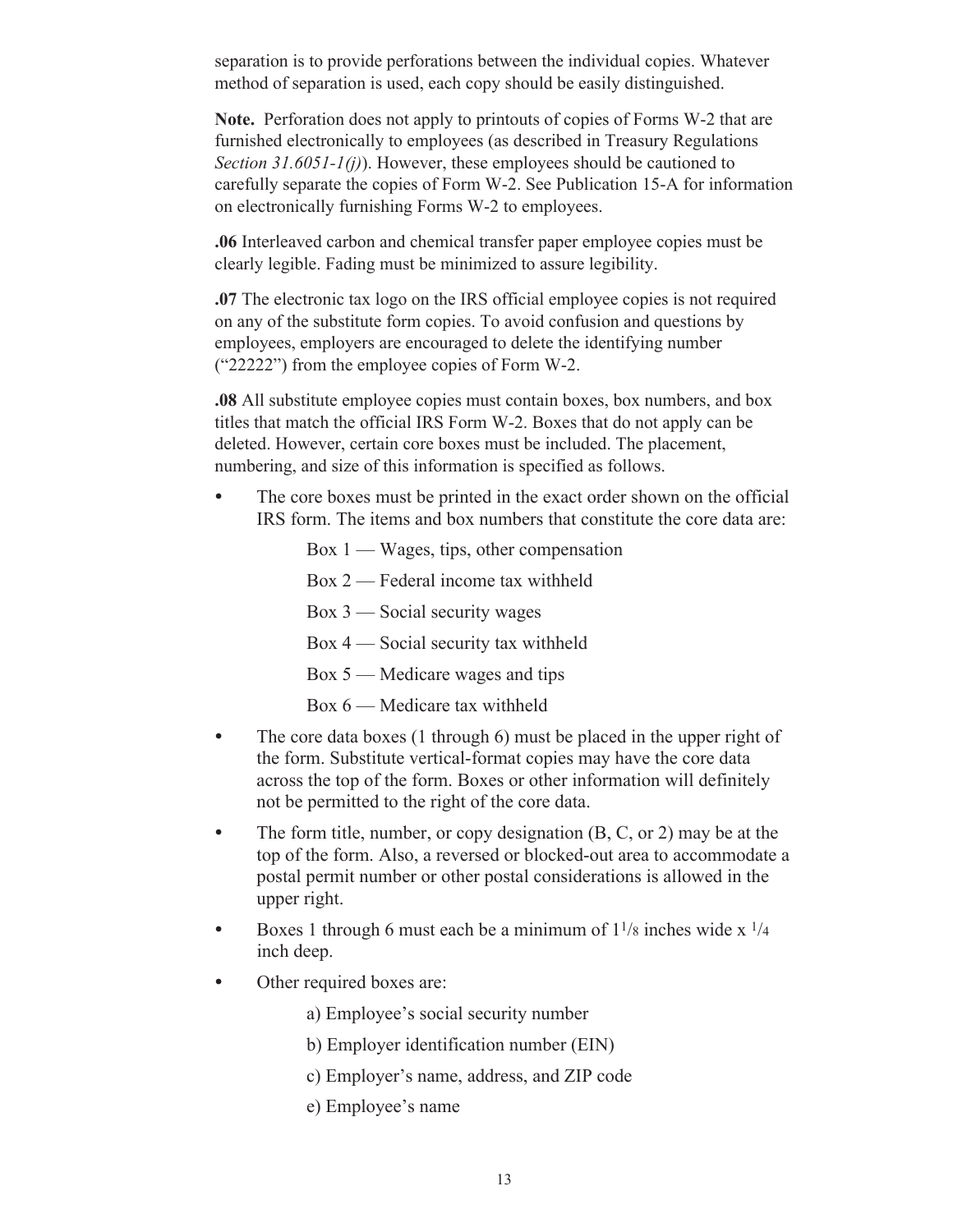#### f) Employee's address and ZIP code

Identifying items must be present on the form and be in boxes similar to those on the official IRS form. However, they may be placed in any location other than the top or upper right. You do not need to use the lettering system (a–c, e– f) used on the official IRS form. The employer identification number (EIN) may be included with the employer's name and address and not in a separate box.

Note. Box d ("Control number") is not required.

**.09** All copies of Form W-2 furnished to employees must clearly show the form number, the form title, and the tax year prominently displayed together in one area of the form. The title of Form W-2 is "Wage and Tax Statement." It is recommended (but not required) that this be located on the bottom left of substitute Forms W-2. The reference to the "Department of the Treasury — Internal Revenue Service" must be on all copies of substitute Forms W-2 furnished to employees. It is recommended (but not required) that this be located on the bottom right of Form W-2.

**.10** If the substitute employee copies are labeled, the forms must contain the applicable description.

- "Copy B, To Be Filed With Employee's FEDERAL Tax Return."
- "Copy C, For EMPLOYEE'S RECORDS."
- "Copy 2, To Be Filed With Employee's State, City, or Local Income Tax Return."

It is recommended (but not required) that these be located on the lower left of Form W-2. If the substitute employee copies are not labeled as to the disposition of the copies, then written notification using similar wording must be provided to each employee.

**.11** The tax year (for example, 2021) must be clearly printed on all copies of substitute Form W-2. It is recommended (but not required) that this information be in the middle at the bottom of the Form W-2. The use of 24-pt. OCR-A font is recommended (but not required).

**.12** Boxes 1 and 2 (if applicable) on Copy B must be outlined in bold 2-point rule or highlighted in some manner to distinguish them. If "Allocated tips" are being reported, it is recommended (but not required) that box 8 also be outlined. If reported, "Social security tips" (box 7) must be shown separately from "Social security wages" (box 3).

**Note.** Boxes 8 and 9 may be omitted if not applicable.

**.13** If employers are required to withhold and report state or local income tax, the applicable boxes are also considered core information and must be placed at the bottom of the form. State information is included in:

- Box 15 (State, Employer's state ID number)
- Box 16 (State wages, tips, etc.)
- Box 17 (State income tax)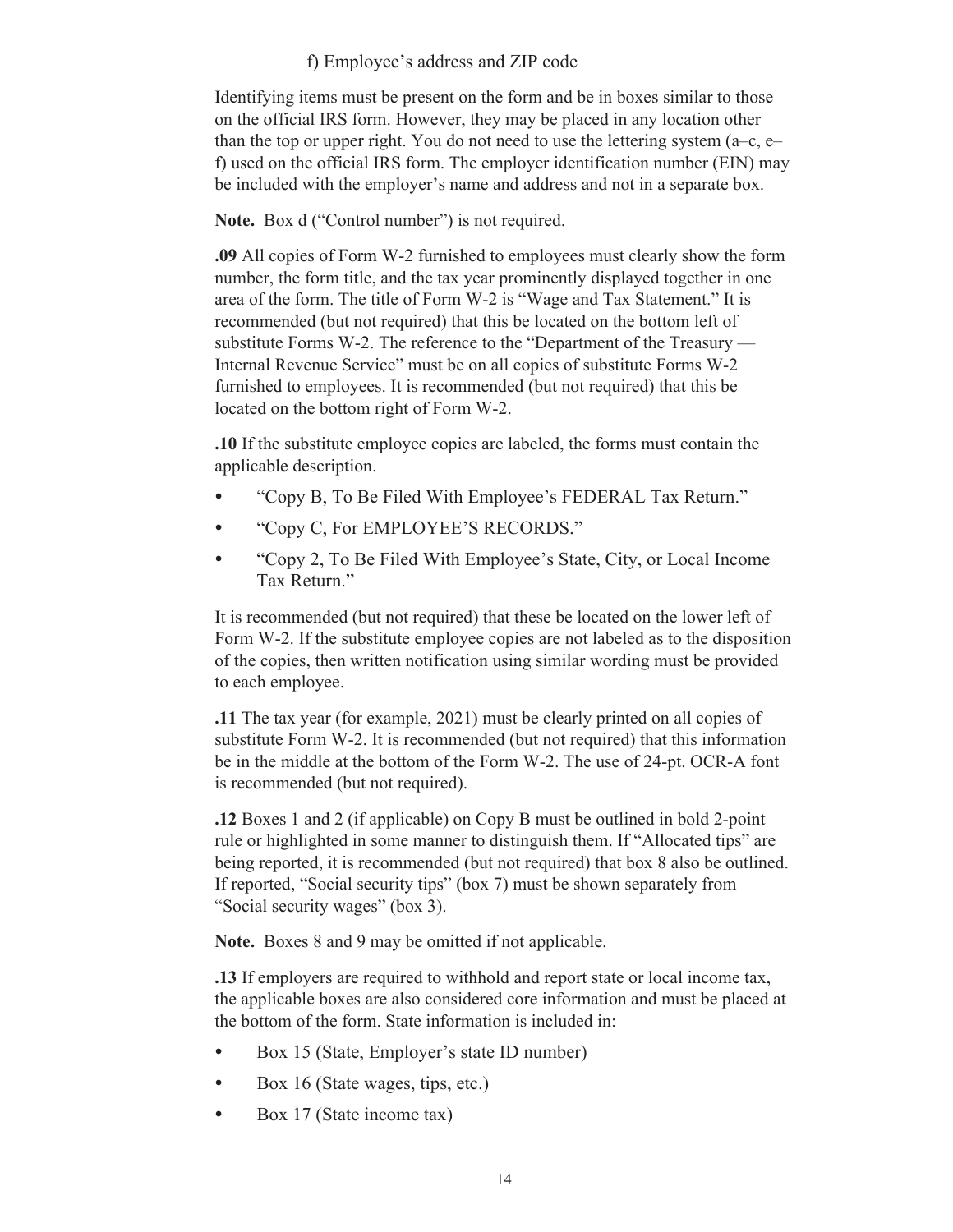Local information is included in:

- Box 18 (Local wages, tips, etc.)
- Box 19 (Local income tax)
- Box 20 (Locality name)

**.14** Boxes 7 through 14 may be omitted from substitute employee copies unless the employer must report any of that information to the employee. For example, if an employee did not have "Social security tips" (box 7), the form could be printed without that box. But, if an employer provided dependent care benefits, the amount must be reported separately, shown in box 10, and labeled "Dependent care benefits."

**.15** Employers may enter more than four codes in box 12 of substitute Copies B, C, and 2 (and 1 and D) of Form W-2, but each entry must use Codes A–HH (see the 2021 General Instructions for Forms W-2 and W-3).

**.16** If an employer has employees in any of the three categories in box 13, all checkbox headings must be shown and the proper checkmark made, when applicable.

**.17** Employers may use box 14 for any other information that they wish to give to their employees. Each item must be labeled. (See the instructions for box 14 in the 2021 General Instructions for Forms W-2 and W-3.)

**.18** The front of Copy C of a substitute Form W-2 must contain the note "This information is being furnished to the Internal Revenue Service. If you are required to file a tax return, a negligence penalty or other sanction may be imposed on you if this income is taxable and you fail to report it."

**.19** Instructions similar to those contained on the back of Copies B, C, and 2 of the official IRS Form W-2 must be provided to each employee. An employer may modify or delete instructions that do not apply to its employees. (For example, remove Railroad Retirement Tier 1 and Tier 2 compensation information for nonrailroad employees or information about dependent care benefits that the employer does not provide.)

**.20** Employers must notify their employees who have no income tax withheld that they may be able to claim a tax refund because of the earned income credit (EIC). They will meet this notification requirement if they furnish a substitute Form W-2 with the EIC notice on the back of Copy B, IRS Notice 797, Possible Federal Tax Refund Due to the Earned Income Credit (EIC), or on their own statement containing the same wording. They may also change the font on Copies B, C, and 2 so that the EIC notification and Form W-2 instructions fit differently. For more information about notification requirements, see Notice 1015, "Have You Told Your Employees About the Earned Income Credit (EIC)?"

**Note.** An employer does not have to notify any employee who claimed exemption from withholding on Form W-4, Employee's Withholding Certificate, for the calendar year.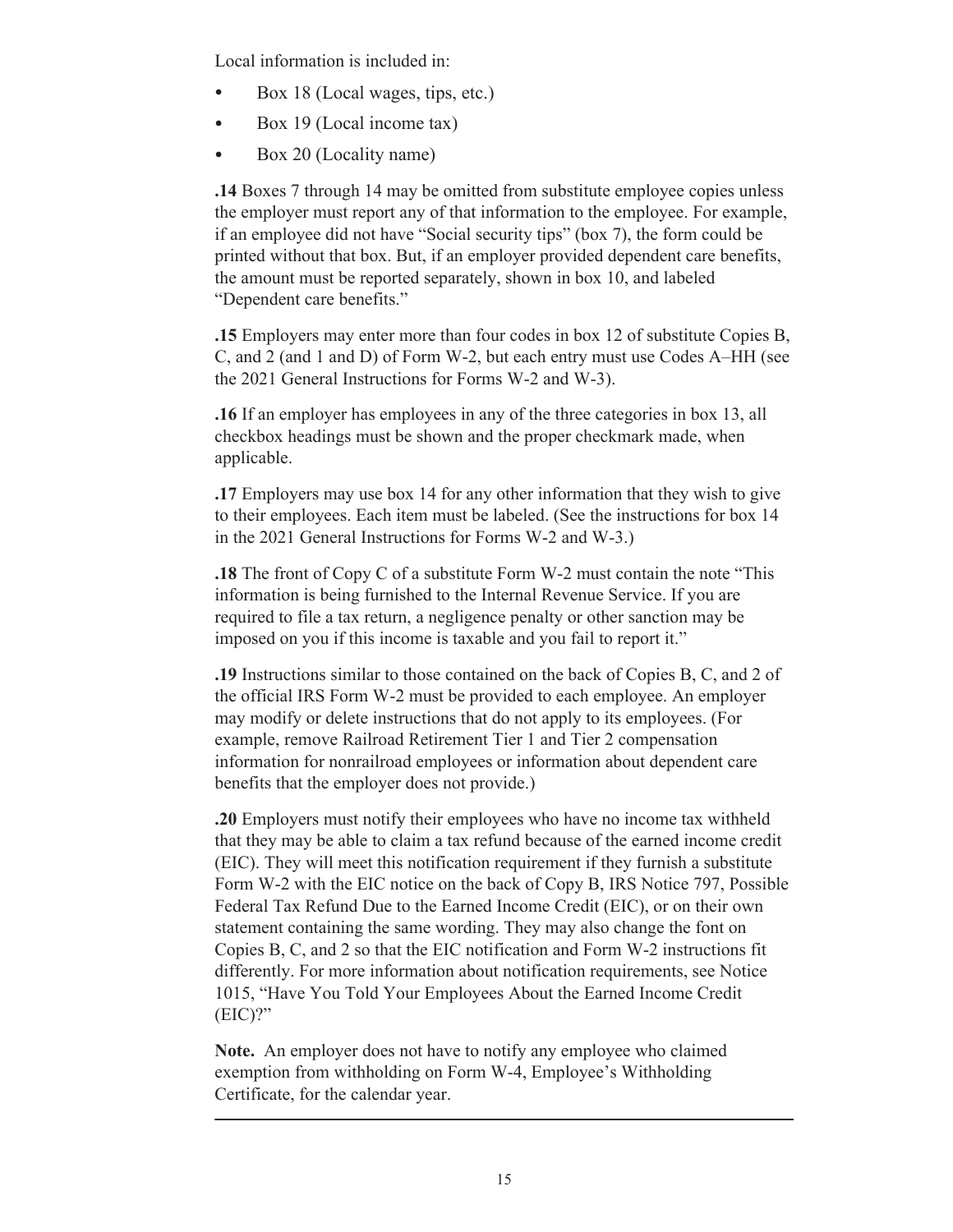### <span id="page-17-0"></span>**Section 2.4 – Electronic Delivery of Form W-2 and W-2c Recipient Statements**

**.01** If you are required to furnish a Form W-2 or W-2c written statement (Copy B or an acceptable substitute) to a recipient, you may furnish the statement electronically instead of on paper.

If you meet the requirements listed below, you are treated as furnishing the statement timely.

**.02** The recipient must consent in the affirmative and not have withdrawn the consent before the statement is furnished. The consent by the recipient must be made electronically in a way that shows that he or she can access the statement in the electronic format in which it will be furnished.

You must notify the recipient of any hardware or software changes prior to furnishing the statement. A new consent to receive the statement electronically is required after any new hardware or software is put into service.

To furnish Forms W-2 electronically, you must meet the following disclosure requirements as described in Treasury Regulations *Section 31.6051-1(j)* and Publication 15-A and provide a clear and conspicuous statement of each requirement to your employees.

- The employee must be informed that he or she will receive a paper Form W-2 if consent isn't given to receive it electronically.
- The employee must be informed of the scope and duration of the consent.
- The employee must be informed of any procedure for obtaining a paper copy of his or her Form W-2 and whether or not the request for a paper statement is treated as a withdrawal of his or her consent to receiving his or her Form W-2 electronically.
- The employee must be notified about how to withdraw a consent and the effective date and manner by which the employer will confirm the withdrawn consent.
- The employee must also be notified that the withdrawn consent doesn't apply to the previously issued Forms W-2.
- The employee must be informed about any conditions under which electronic Forms W-2 will no longer be furnished (for example, termination of employment).
- The employee must be informed of any procedures for updating his or her contact information that enables the employer to provide electronic Forms W-2.
- The employer must notify the employee of any changes to the employer's contact information.

**.03** Additionally, you must:

• Ensure the electronic format complies with the guidelines in this document and contains all the required information described in the 2021 General Instructions for Forms W-2 and W-3.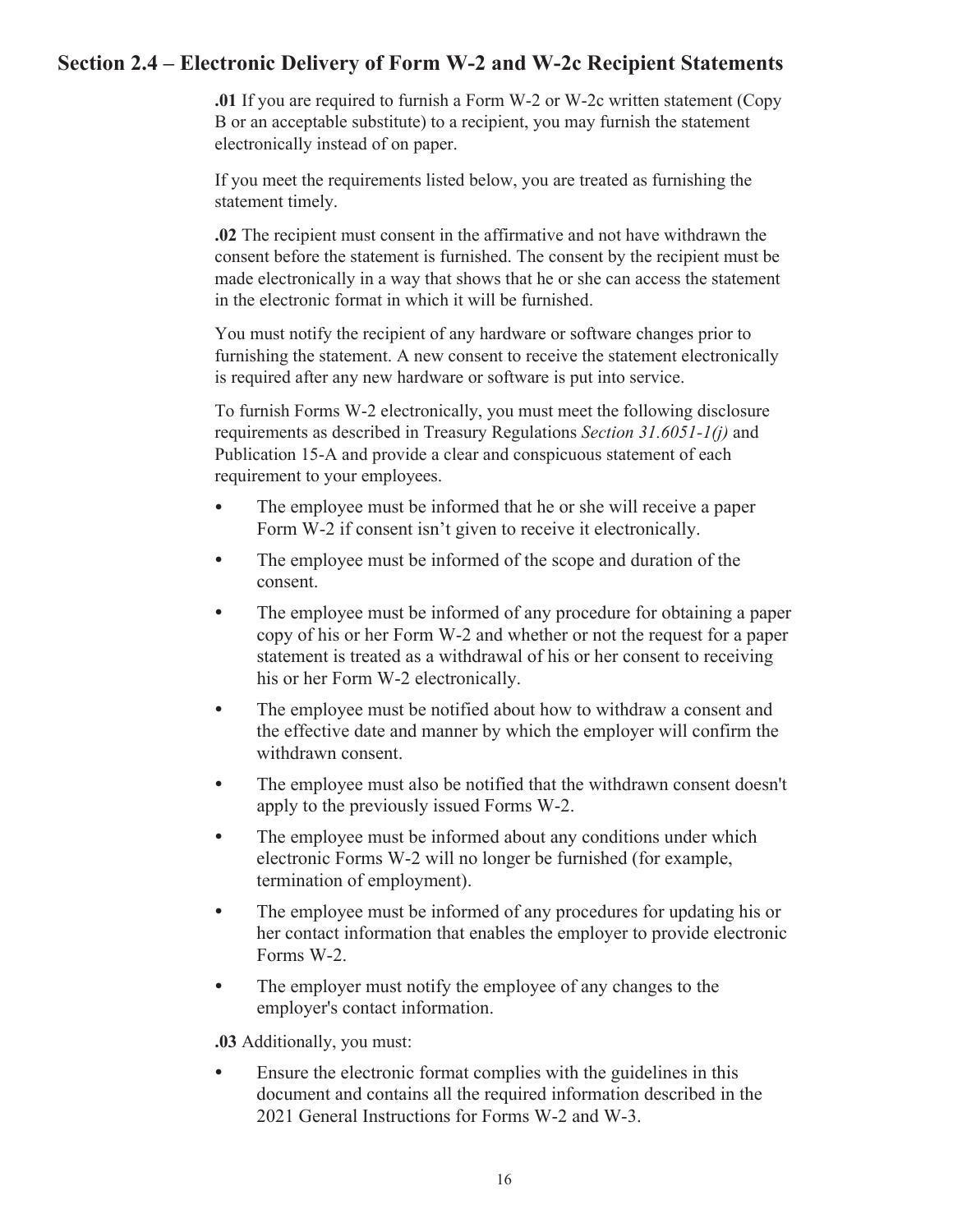- <span id="page-18-0"></span>• If posting the statement on a website, post it for the recipient to access on or before the January 31 due date through October 15 of that year.
- Inform the recipient in person, electronically, or by mail, of the posting and how to access and print the statement.

## **Part 3 Additional Instructions**

#### **Section 3.1 – Additional Instructions for Form Printers**

**.01** If paper copies are used for filing with the SSA, the substitute copies of Forms W-2 (either red-ink or substitute black-and-white forms) must be assembled in the same order as the official IRS Forms W-2. Copy A must be first, followed sequentially by perforated sets (Copies 1, B, C, 2, and D).

**.02** The substitute form to be filed by the employer with the SSA must carry the designation "Copy A."

**Note.** Electronic filers do not submit either red-ink or substitute black-and-white paper Form W-2 (Copy A) or Form W-3 to the SSA.

**.03** Employers must retain a copy of Forms W-2 and W-3 (or be able to reconstruct the information) for at least 4 years. Employers must also be able to generate Forms W-2 (Copy A) that meet the requirements of this revenue procedure in case of loss.

**.04** Except for copies in the official assembly, described in Section 3.1.01 above, no additional copies that may be prepared by employers should be placed ahead of Form W-2 (Copy C) "For EMPLOYEE'S RECORDS."

**.05** You must provide instructions similar to those contained on the back of Copies B, C, and 2 of the official IRS Form W-2 to each employee. You may print them on the back of the substitute Copies B, C, and 2 or provide them to employees on a separate statement. You do not need to use the back of Copy 2. If you do not use Copy 2, you may include all the information that appears on the back of the official Copies B, C, and 2 on the back of your substitute Copies B and C only. As an example, you may use the "Note" on the back of the official Copy C as the dividing point between the text for your substitute Copies B and C. Do not print these instructions on the back of Copy 1. Any Forms W-2 (Copy A) and Form W-3 that are filed with the SSA must have no printing on the reverse side.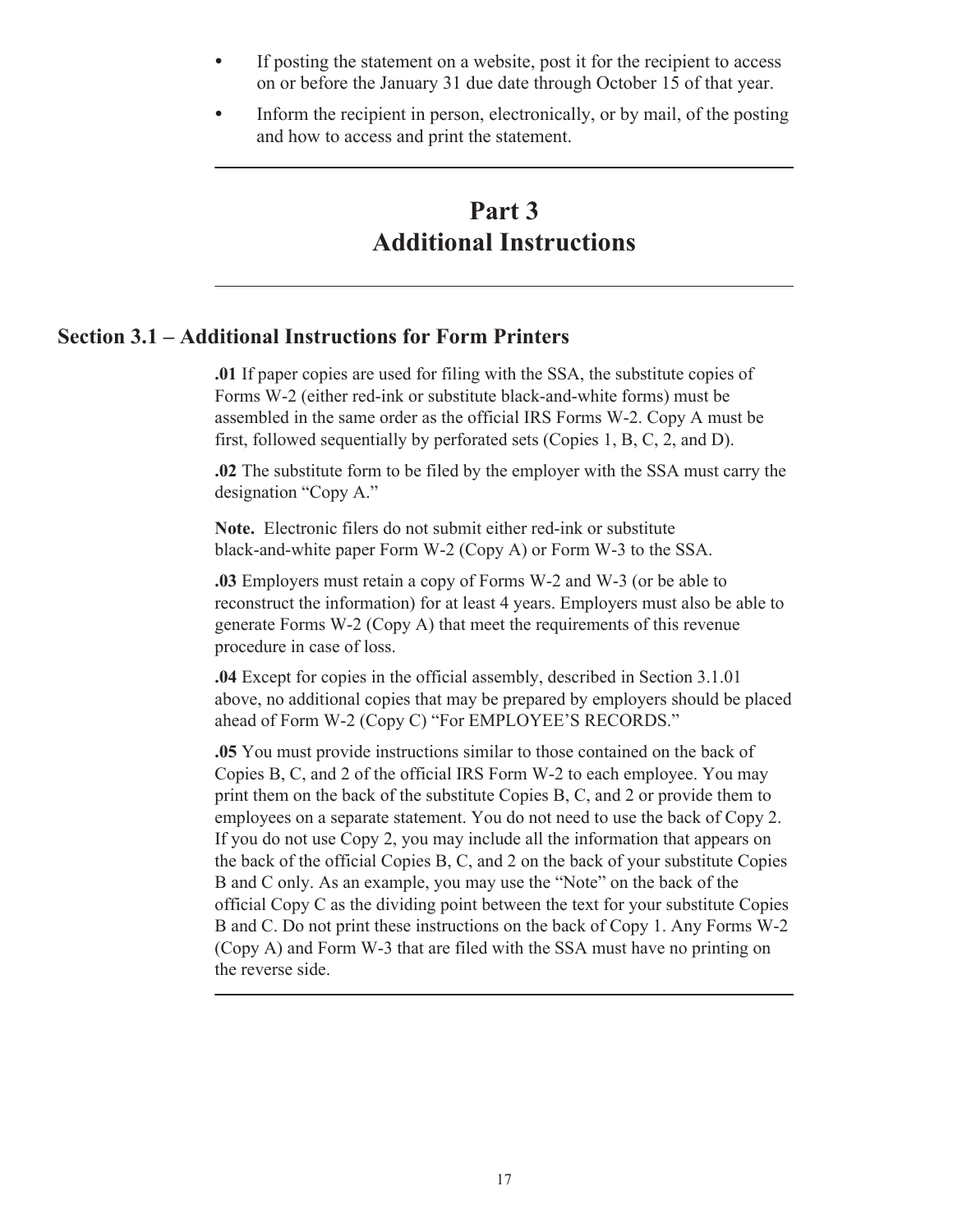### <span id="page-19-0"></span>**Section 3.2 – Instructions for Employers**

**.01** Only originals of Form W-2 (Copy A) and Form W-3 may be filed with the SSA. Carbon copies and photocopies are unacceptable.

**.02** Employers should type or machine-print data entries on plain paper forms whenever possible. Ensure good quality by using a high-quality typeface, inserting data in the middle of blocks that are well separated from other printing and guidelines, and taking any other measures that will guarantee clear, sharp images. Black ink must be used with no script type, inverted font, italics, or dual-case alpha characters.

**Note.** 12-point Courier font is preferred by the SSA.

**.03** Form W-2 (Copy A) requires decimal entries for wage data. Do not print dollar signs with money amounts on Forms W-2 (Copy A) and Form W-3.

**.04** The employer must provide a machine-scannable Form W-2 (Copy A). The employer must also provide employee copies (Copies B, C, and 2) that are legible and able to be photocopied (by the employee). Do not print any data in the top margin of the payee copies of the forms.

**Note.** Do not print Forms W-2 (Copy A) on double-sided paper.

**.05** Any printing in box d (Control number) on Form W-2 or box a (Control number) on Form W-3 may not touch any vertical or horizontal lines and should be centered in the box.

**.06** The filer's employer identification number (EIN) must be entered in box b of Form W-2 and box e of Form W-3. The EIN entered on Form(s) W-2 (box b) and Form W-3 (box e) must be the same as on Forms 941, 941-SS, 943, 944, CT-1, Schedule H (Form 1040), or any other corresponding forms filed with the IRS. Be sure to use EIN format (00-0000000) rather than SSN format (000-00-0000).

**.07** The employer's name, address, and EIN may be preprinted.

### **Section 3.3 – OMB Requirements for Both Red-Ink and Black-and-White Substitute Forms W-2 and W-3**

**.01** The Paperwork Reduction Act (the Act) of 1995 (Public Law 104-13) requires the following.

- The Office of Management and Budget (OMB) approves all IRS tax forms that are subject to the Act.
- Each IRS form contains (in or near the upper right corner) the OMB approval number, if assigned. (The official OMB numbers may be found on the official IRS printed forms and are also shown on the forms in the Exhibits in Section 3.6.)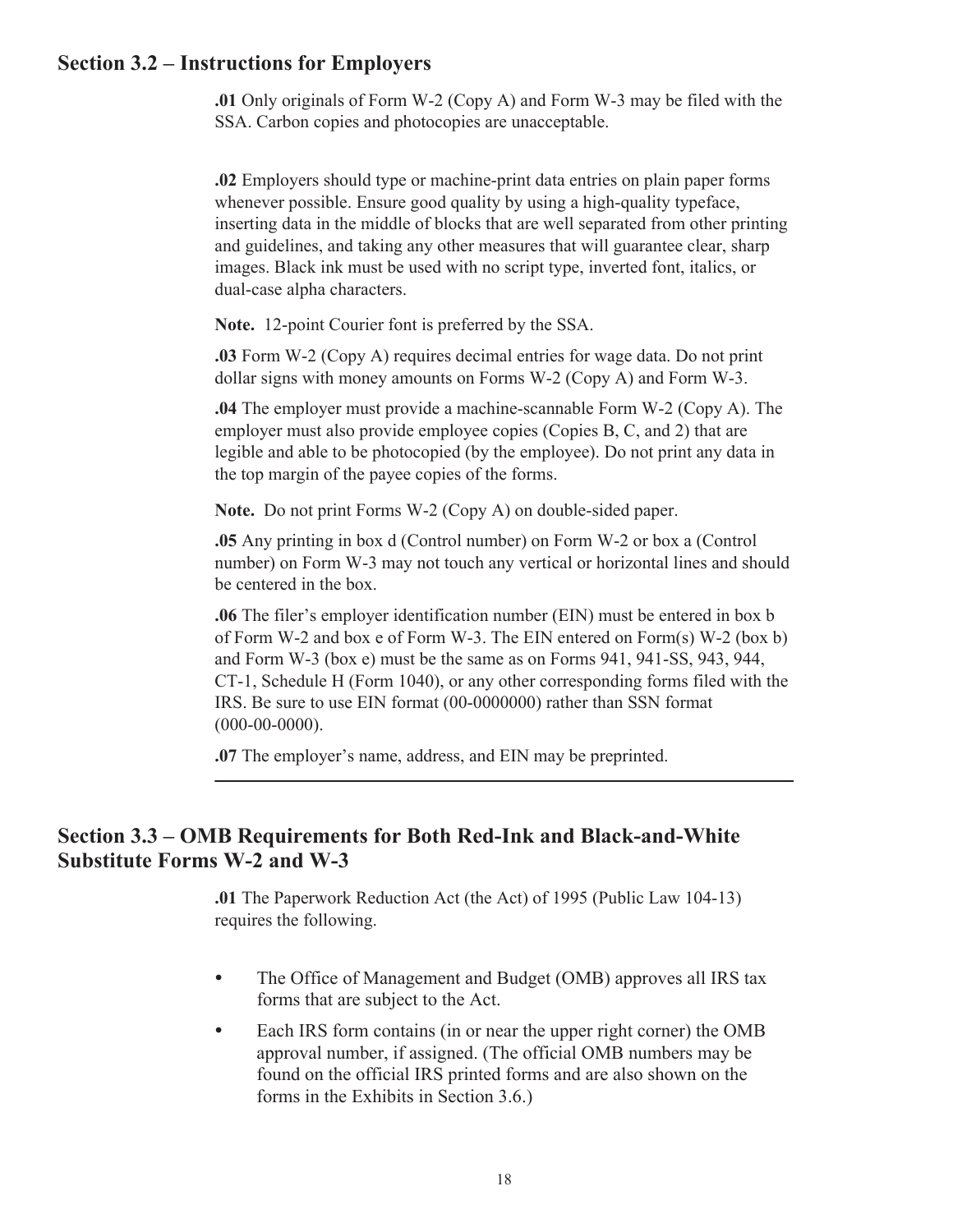- <span id="page-20-0"></span>• Each IRS form (or its instructions) states:
- 1. Why the IRS needs the information,
- 2. How it will be used, and
- 3. Whether or not the information is required to be furnished to the IRS.

**.02** This information must be provided to any users of official or substitute IRS forms or instructions.

**.03** The OMB requirements for substitute IRS Form W-2 and Form W-3 are the following.

- Any substitute form or substitute statement to a recipient must show the OMB number as it appears on the official IRS form.
- The OMB number for both Form W-2 (Copy A) and Form W-3 is 1545-0008 and must appear exactly as shown on the official IRS form.
- For any copy of Form W-2 other than Copy A, the OMB number must use one of the following formats.
- 1. OMB No. 1545-0008 (preferred), or
- 2. OMB # 1545-0008 (acceptable).

**.04** Any substitute Form W-2 (Copy A only) and Form W-3 must state "For Privacy Act and Paperwork Reduction Act Notice, see the separate instructions." If no instructions are provided to users of your forms, you must furnish them with the exact text of the Privacy Act and Paperwork Reduction Act Notice in the 2021 General Instructions for Forms W-2 and W-3.

#### **Section 3.4 – Order Forms and Instructions**

**.01** You can order IRS Forms W-2, Forms W-3, the General Instructions for Forms W-2 and W-3, and other tax material online at *[www.irs.gov/OrderForms](https://www.irs.gov/orderforms)*.

**.02** Copies of Form W-2 (Copy A) and Form W-3 downloaded from IRS.gov cannot be used for filing with the SSA. These copies of Forms W-2 and W-3 are for information purposes only.

#### **Section 3.5 – Effect on Other Documents**

**.01** Revenue Procedure 2020-38, I.R.B. 2020-36, dated August 31, 2020 (reprinted as Publication 1141, Revised 08-2020), is superseded.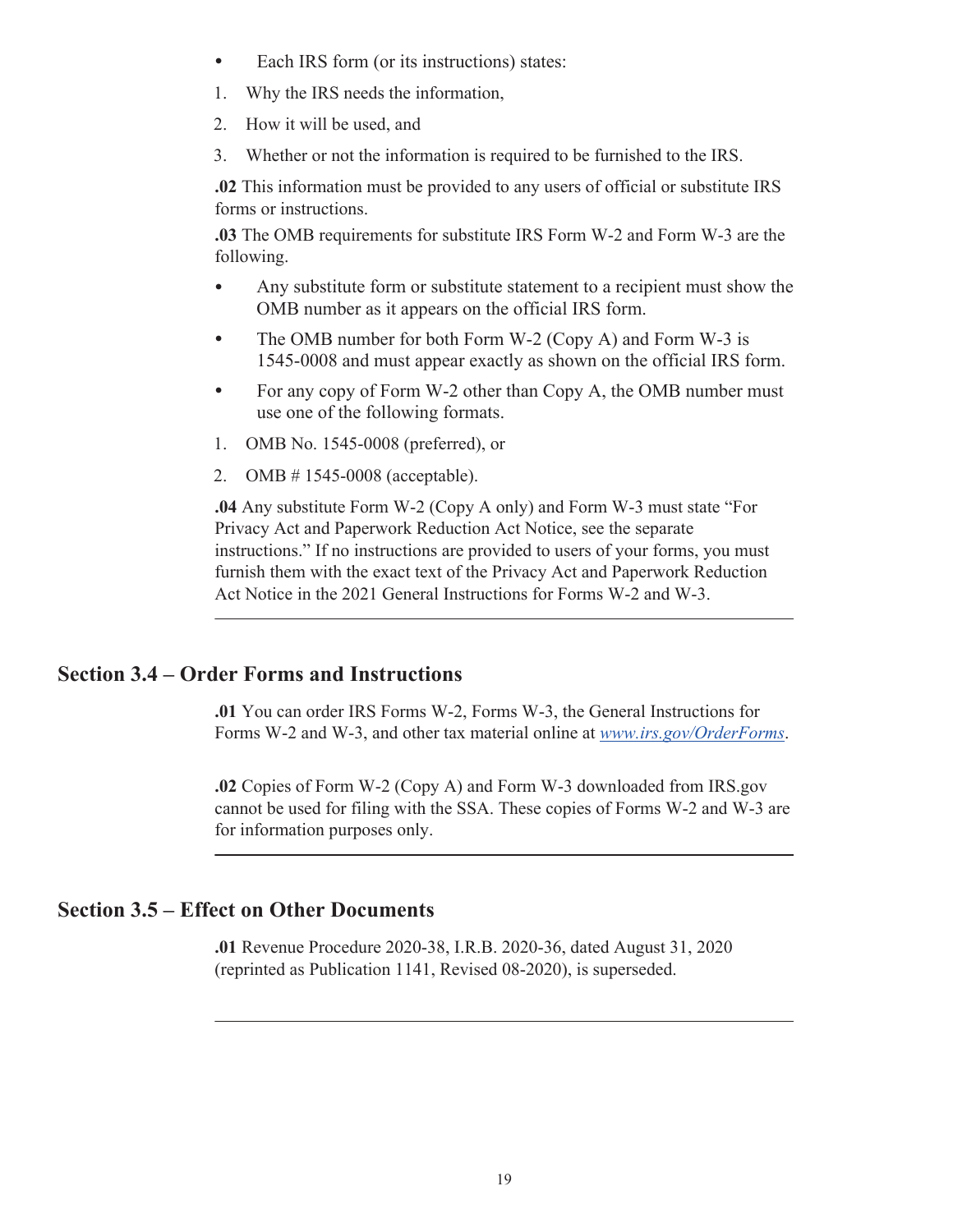#### <span id="page-21-0"></span>**Section 3.6 – Exhibits**

Exhibits A through F provide the general measurements for Forms W-2 and W-3 as discussed in this revenue procedure. Certain exhibits show a 0000/ in the location designated for your vendor code. See Section 2.2.01, item 11, and Section 2.2.05 for more information.

Exhibit A — Form W-2 (Copy A) (Red-Ink) 2021 Exhibit B — Form W-2 (Copy B)  $2021$ Exhibit C — Form W-3 (Red-Ink) 2021 Exhibit D — Form W-2 (Copy A) (Substitute Black-and-White) 2021 Exhibit E — Form W-3 (Substitute Black-and-White) 2021 Exhibit F — Form W-2 Alternative Employee Copies (Illustrating Horizontal and Vertical Formats)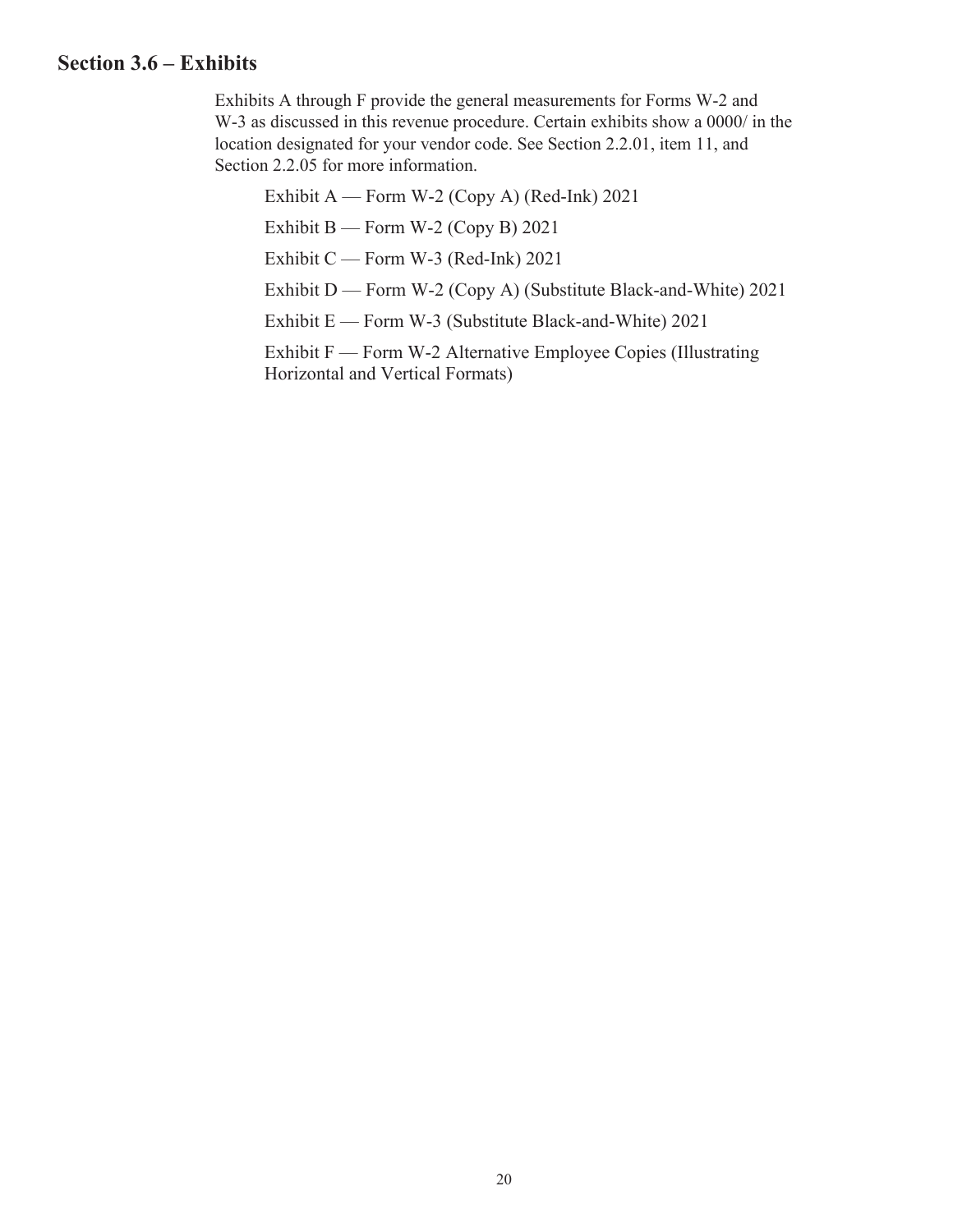## **Exhibit A** Form W-2 (Copy A) (Red Ink)

|                                                                                                                                                                                                  |                                                |         |                     | 7.50 in                                      |                     |                                               |                                      | .50 in                             |                                                                                                                                              |        |
|--------------------------------------------------------------------------------------------------------------------------------------------------------------------------------------------------|------------------------------------------------|---------|---------------------|----------------------------------------------|---------------------|-----------------------------------------------|--------------------------------------|------------------------------------|----------------------------------------------------------------------------------------------------------------------------------------------|--------|
| .10 in                                                                                                                                                                                           |                                                |         |                     |                                              |                     |                                               |                                      |                                    |                                                                                                                                              |        |
| .14 in ≛<br>22222<br><b>VOID</b><br>.44 in                                                                                                                                                       | a Employee's social security number            |         |                     | For Official Use Only ▶<br>OMB No. 1545-0008 |                     | .33 in                                        |                                      |                                    |                                                                                                                                              |        |
| <b>b</b> Employer identification number (EIN)                                                                                                                                                    |                                                |         |                     |                                              |                     | 1 Wages, tips, other compensation             |                                      |                                    | 2 Federal income tax withheld                                                                                                                |        |
| c Employer's name, address, and ZIP code                                                                                                                                                         |                                                |         |                     |                                              |                     | 3 Social security wages                       |                                      |                                    | 4 Social security tax withheld                                                                                                               | .50 in |
|                                                                                                                                                                                                  |                                                |         |                     |                                              |                     | 5 Medicare wages and tips                     |                                      | 6 Medicare tax withheld            |                                                                                                                                              |        |
|                                                                                                                                                                                                  |                                                | 5.50 in |                     |                                              |                     | 7 Social security tips                        | 8 Allocated tips                     |                                    |                                                                                                                                              |        |
| d Control number                                                                                                                                                                                 |                                                |         |                     |                                              | 9                   | 4.17 in                                       | 10 Dependent care benefits           |                                    |                                                                                                                                              |        |
| e Employee's first name and initial                                                                                                                                                              | Last name                                      |         |                     | Suff.                                        |                     | 11 Nonqualified plans                         | å                                    |                                    | 12a See instructions for box 12                                                                                                              |        |
|                                                                                                                                                                                                  |                                                |         |                     |                                              | 13 Statutor         | Retirement<br>Third-party<br>plan<br>sick pay | 12 <sub>b</sub><br>$3.50 \text{ in}$ |                                    |                                                                                                                                              |        |
|                                                                                                                                                                                                  |                                                |         |                     |                                              | 14 Other            | .14 in                                        | 12c                                  |                                    |                                                                                                                                              |        |
|                                                                                                                                                                                                  |                                                |         |                     |                                              |                     |                                               | 12d                                  |                                    | .33 in                                                                                                                                       |        |
| f Employee's address and ZIP code<br>15 State<br>Employer's state ID number                                                                                                                      | 16 State wages tips, etc.                      |         |                     |                                              |                     |                                               |                                      |                                    |                                                                                                                                              |        |
|                                                                                                                                                                                                  |                                                |         | 17 State income tax |                                              | 18                  | Local wages, tips, etc. 19 Local in ome tax   |                                      |                                    | 20 Locality name                                                                                                                             |        |
|                                                                                                                                                                                                  |                                                |         |                     |                                              |                     |                                               |                                      | .67 in                             |                                                                                                                                              |        |
| $W-2$ Wage and Tax Statement<br>Form<br>Copy A-For Social Security Administration. Send this entire page with<br>Form W-3 to the Social Security Administration; photocopies are not acceptable. | Do Not Cut, Fold, or Staple Forms on This Page |         |                     | 2021                                         |                     |                                               |                                      | 1.33 in                            | Department of the Treasury-Internal Revenue Service<br>For Privacy Act and Paperwork Reduction<br>Act Notice, see the separate instructions. |        |
| .70 in<br>.90 in<br>22222<br>VOID                                                                                                                                                                | 1.80 in<br>a Employee's social security number |         |                     | <b>For Official Use Only ▶</b>               |                     | 4.10 in                                       |                                      |                                    |                                                                                                                                              |        |
| <b>b</b> Employer identification number (EIN)                                                                                                                                                    |                                                |         |                     | OMB No. 1545-0008                            |                     | 1 Wages, tips, other compensation             |                                      |                                    | 2 Federal income tax withheld                                                                                                                |        |
| c Employer's name, address, and ZIP code                                                                                                                                                         |                                                |         |                     |                                              |                     | 3 Social security wages                       |                                      |                                    | 4 Social security tax withheld                                                                                                               |        |
|                                                                                                                                                                                                  | 4.10 in                                        |         |                     |                                              |                     | 5 Medicare wages and tips<br>1.70 in          |                                      | 6 Medicare tax withheld<br>1.70 in |                                                                                                                                              |        |
|                                                                                                                                                                                                  |                                                |         |                     |                                              |                     | 7 Social security tips                        | 8 Allocated tips                     |                                    |                                                                                                                                              |        |
| d Control number                                                                                                                                                                                 |                                                |         |                     | .30 in                                       | 9                   |                                               | 10 Dependent care benefits           |                                    |                                                                                                                                              |        |
| e Employee's first name and initial<br>1.90 in                                                                                                                                                   | Last name<br>1.90 in                           |         |                     | Suff.                                        | .24 in .36 in       | 11 Nonqualified plans<br>32 in<br>.36 in      |                                      |                                    | 12a See instructions for box 12                                                                                                              |        |
|                                                                                                                                                                                                  | 2.20 in                                        |         |                     |                                              | Statuton<br>employe | Retireme<br>Third-pa<br>sick pay<br>plan      | 12 <sub>b</sub>                      |                                    |                                                                                                                                              |        |
|                                                                                                                                                                                                  |                                                |         |                     |                                              | 14 Other            |                                               | 12 <sub>c</sub><br>8.50 in           |                                    |                                                                                                                                              |        |
|                                                                                                                                                                                                  |                                                |         |                     |                                              |                     |                                               | 12d<br>ă                             |                                    |                                                                                                                                              |        |
| f Employee's address and ZIP code<br>15 State<br>Employer's state ID number                                                                                                                      | 16 State wages, tips, etc.                     |         |                     | 17 State income tax                          |                     | 18 Local wages, tips, etc.                    | 19 Local income tax                  |                                    | 20 Locality name                                                                                                                             |        |
| 2.20 in<br>.40 in                                                                                                                                                                                | 1.20 in                                        |         |                     | 1.10 in                                      |                     | 1.20 in                                       | $1.10$ in                            |                                    | .70 in                                                                                                                                       |        |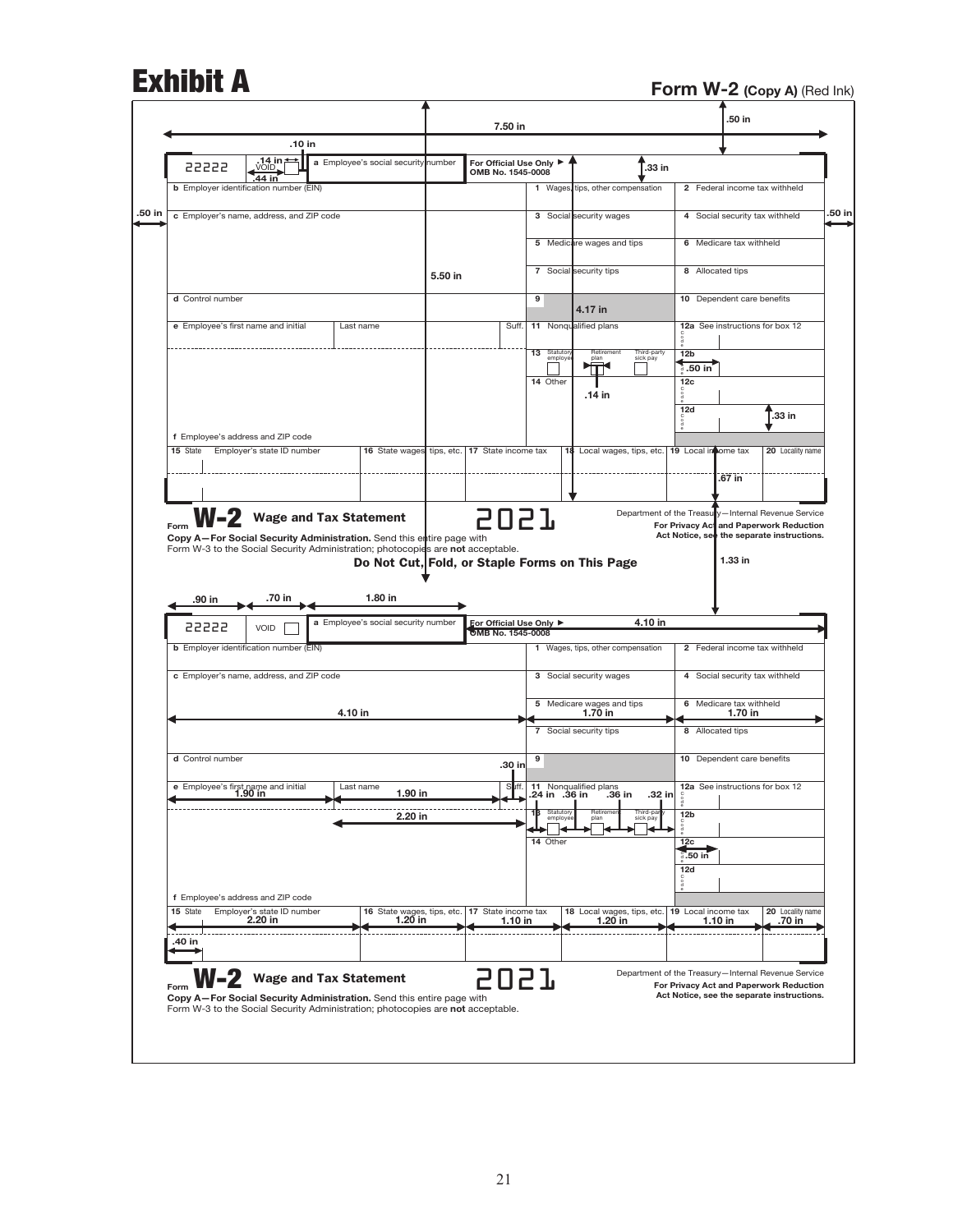# **Form W-2 (Copy B)**

|                                                                      | a Employee's social security number            | OMB No. 1545-0008 |                 | Safe, accurate,<br>irs $\mathbf{P}$ 1<br><b>FAST! Use</b> |                                                                       | Visit the IRS website at<br>www.irs.gov/efile |
|----------------------------------------------------------------------|------------------------------------------------|-------------------|-----------------|-----------------------------------------------------------|-----------------------------------------------------------------------|-----------------------------------------------|
| <b>b</b> Employer identification number (EIN)                        |                                                |                   |                 | 1 Wages, tips, other compensation                         | 2 Federal income tax withheld                                         |                                               |
| c Employer's name, address, and ZIP code                             |                                                |                   |                 | 3 Social security wages                                   | 4 Social security tax withheld                                        |                                               |
|                                                                      |                                                |                   |                 | 5 Medicare wages and tips                                 | 6 Medicare tax withheld                                               |                                               |
|                                                                      |                                                |                   |                 | 7 Social security tips                                    | 8 Allocated tips                                                      |                                               |
| d Control number                                                     |                                                |                   | 9               |                                                           | 10 Dependent care benefits                                            |                                               |
| e Employee's first name and initial                                  | Last name                                      | Suff.             |                 | 11 Nonqualified plans                                     | 12a See instructions for box 12<br>$\overset{\circ}{\phantom{\circ}}$ |                                               |
|                                                                      |                                                |                   | Statutory<br>13 | Retirement<br>Third-party<br>employee<br>sick pay<br>plan | $12b$<br>$\frac{1}{6}$                                                |                                               |
|                                                                      |                                                |                   | 14 Other        |                                                           | 12 <sub>c</sub><br>$rac{C}{a}$                                        |                                               |
|                                                                      |                                                |                   |                 |                                                           | 12d<br>0a                                                             |                                               |
| f Employee's address and ZIP code                                    |                                                |                   |                 |                                                           |                                                                       |                                               |
| 15 State Employer's state ID number                                  | 16 State wages, tips, etc. 17 State income tax |                   |                 | 18 Local wages, tips, etc. 19 Local income tax            |                                                                       | 20 Locality name                              |
|                                                                      |                                                |                   |                 |                                                           |                                                                       |                                               |
| <b>W-2</b> Wage and Tax Statement                                    |                                                | 5057              |                 |                                                           | Department of the Treasury-Internal Revenue Service                   |                                               |
| Copy B-To Be Filed With Employee's FEDERAL Tax Return.               |                                                | 0000/             |                 |                                                           |                                                                       |                                               |
| This information is being furnished to the Internal Revenue Service. |                                                |                   |                 |                                                           |                                                                       |                                               |
|                                                                      |                                                |                   |                 |                                                           |                                                                       |                                               |
|                                                                      |                                                |                   |                 |                                                           |                                                                       |                                               |
|                                                                      |                                                |                   |                 |                                                           |                                                                       |                                               |
|                                                                      |                                                |                   |                 |                                                           |                                                                       |                                               |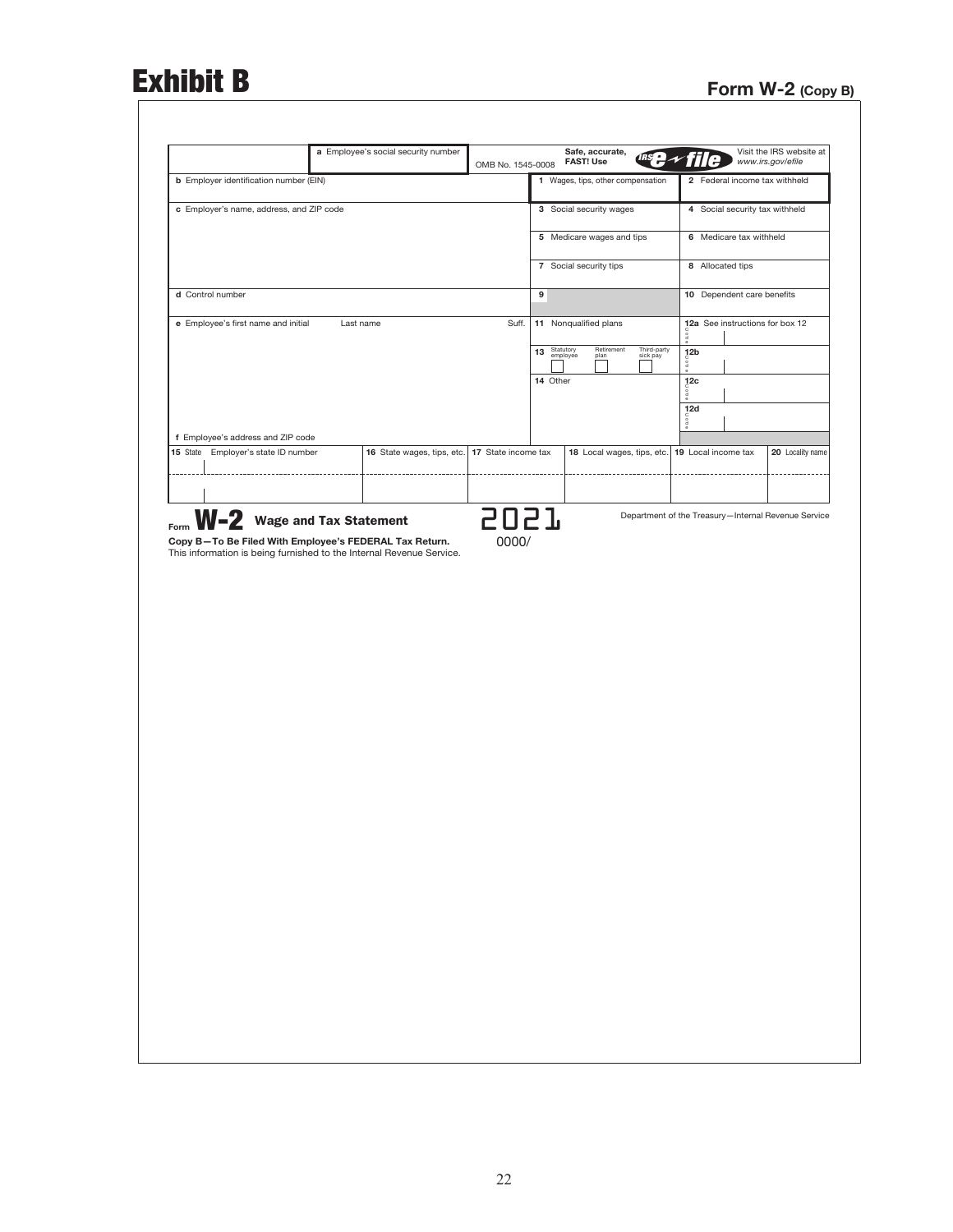## **Form W-3 (Red Ink)**

|                                                                                                                                                                                                                                                                                                                                                                                                                                                                                                                                                                  |                                        |                         | <b>DO NOT STAPLE</b>                                                    |                                                                                                                                                                                                                                                                                                                                    |
|------------------------------------------------------------------------------------------------------------------------------------------------------------------------------------------------------------------------------------------------------------------------------------------------------------------------------------------------------------------------------------------------------------------------------------------------------------------------------------------------------------------------------------------------------------------|----------------------------------------|-------------------------|-------------------------------------------------------------------------|------------------------------------------------------------------------------------------------------------------------------------------------------------------------------------------------------------------------------------------------------------------------------------------------------------------------------------|
| Control number<br>a<br>ココココニ                                                                                                                                                                                                                                                                                                                                                                                                                                                                                                                                     |                                        | For Official Use Only ▶ | 5.00 in                                                                 |                                                                                                                                                                                                                                                                                                                                    |
| .85 in<br>1.65 in                                                                                                                                                                                                                                                                                                                                                                                                                                                                                                                                                |                                        | OMB Np. 1545-0008       |                                                                         |                                                                                                                                                                                                                                                                                                                                    |
| b<br>941<br>Military<br>Kind<br>1.20 in<br>οf<br>Hshld.<br>Payer<br>CT-1.36 in Pmp.<br>(Check one)                                                                                                                                                                                                                                                                                                                                                                                                                                                               | 943<br>36 in<br>Medicare<br>govt. emp. | 944<br>Kind<br>of       | None apply<br>State/local<br><b>Employer</b><br>non-501c<br>(Check one) | 501c non-govt.<br>Third-party<br>sick pay<br>(Check if<br>applicable)<br>State/local 501c Federal govt.<br>₩₩                                                                                                                                                                                                                      |
| c Total number of Forms W-2<br>1.60 in                                                                                                                                                                                                                                                                                                                                                                                                                                                                                                                           | d Establishment number<br>1.60 in      |                         | 1 Wages, tips, other compensation                                       | 2 Federal income tax withheld<br>.14 in                                                                                                                                                                                                                                                                                            |
| e Employer identification number (EIN)                                                                                                                                                                                                                                                                                                                                                                                                                                                                                                                           |                                        |                         | 3 Social security wages                                                 | 4 Social security tax withheld                                                                                                                                                                                                                                                                                                     |
| f Employer's name                                                                                                                                                                                                                                                                                                                                                                                                                                                                                                                                                |                                        | 4.67 in                 | 5 Medicare wages and tips                                               | 6 Medicare tax withheld                                                                                                                                                                                                                                                                                                            |
|                                                                                                                                                                                                                                                                                                                                                                                                                                                                                                                                                                  |                                        |                         | 7 Social security tips<br>2.15 in                                       | 8 Allocated tips<br>2.15 in                                                                                                                                                                                                                                                                                                        |
| 3.20 in                                                                                                                                                                                                                                                                                                                                                                                                                                                                                                                                                          |                                        |                         |                                                                         |                                                                                                                                                                                                                                                                                                                                    |
|                                                                                                                                                                                                                                                                                                                                                                                                                                                                                                                                                                  |                                        | 9                       |                                                                         | 10 Dependent care benefits                                                                                                                                                                                                                                                                                                         |
|                                                                                                                                                                                                                                                                                                                                                                                                                                                                                                                                                                  |                                        |                         | 11 Nonqualified plans                                                   | 12a Deferred compensation                                                                                                                                                                                                                                                                                                          |
| g Employer's address and ZIP code<br>h Other EIN used this year                                                                                                                                                                                                                                                                                                                                                                                                                                                                                                  |                                        |                         | 13 For third-party sick pay use only                                    |                                                                                                                                                                                                                                                                                                                                    |
|                                                                                                                                                                                                                                                                                                                                                                                                                                                                                                                                                                  |                                        |                         |                                                                         | 12 <sub>b</sub>                                                                                                                                                                                                                                                                                                                    |
| Employer's state ID number<br>15 State                                                                                                                                                                                                                                                                                                                                                                                                                                                                                                                           |                                        |                         | 14 Income tax withheld by payer of third-party sick pay                 |                                                                                                                                                                                                                                                                                                                                    |
| .60 in<br>2.60 in                                                                                                                                                                                                                                                                                                                                                                                                                                                                                                                                                |                                        |                         |                                                                         |                                                                                                                                                                                                                                                                                                                                    |
| 16 State wages, tips, etc.                                                                                                                                                                                                                                                                                                                                                                                                                                                                                                                                       | 17 State income tax                    |                         | 18 Local wages, tips, etc.                                              | 19 Local income tax<br>.33 in                                                                                                                                                                                                                                                                                                      |
| Employer's contact person                                                                                                                                                                                                                                                                                                                                                                                                                                                                                                                                        |                                        |                         | Employer's telephone number                                             | For Official Use Only                                                                                                                                                                                                                                                                                                              |
| Employer's fax number                                                                                                                                                                                                                                                                                                                                                                                                                                                                                                                                            |                                        |                         | Employer's email address                                                |                                                                                                                                                                                                                                                                                                                                    |
|                                                                                                                                                                                                                                                                                                                                                                                                                                                                                                                                                                  |                                        |                         |                                                                         | Under penalties of perjury, I declare that I have examined this return and accompanying pocuments, and, to the best of my knowledge and belief, they are true, correct, and                                                                                                                                                        |
|                                                                                                                                                                                                                                                                                                                                                                                                                                                                                                                                                                  |                                        |                         |                                                                         |                                                                                                                                                                                                                                                                                                                                    |
| complete.<br>Signature $\blacktriangleright$                                                                                                                                                                                                                                                                                                                                                                                                                                                                                                                     |                                        | Title ▶                 | 50 in                                                                   | Date $\blacktriangleright$                                                                                                                                                                                                                                                                                                         |
| Form W-3 Transmittal of Wage and Tax Statements<br>Send this entire page with the entire Copy A page of Form(s) W-2 to the Social Security Administration (SSA).<br>Photocopies are not acceptable. Do not send Form W-3 if you filed electronically with the SSA.<br>Do not send any payment (cash, checks, money orders, etc.) with Forms W-2 and W-3.                                                                                                                                                                                                         |                                        |                         |                                                                         | 5057<br>Department of the Treasury<br>Internal Revenue Service                                                                                                                                                                                                                                                                     |
| <b>Reminder</b>                                                                                                                                                                                                                                                                                                                                                                                                                                                                                                                                                  |                                        |                         |                                                                         |                                                                                                                                                                                                                                                                                                                                    |
| Separate instructions. See the 2021 General Instructions for Forms<br>W-2 and W-3 for information on completing this form. Do not file Form<br>W-3 for Form(s) W-2 that were submitted electronically to the SSA.                                                                                                                                                                                                                                                                                                                                                |                                        |                         |                                                                         |                                                                                                                                                                                                                                                                                                                                    |
| <b>Purpose of Form</b>                                                                                                                                                                                                                                                                                                                                                                                                                                                                                                                                           |                                        |                         |                                                                         |                                                                                                                                                                                                                                                                                                                                    |
| Complete a Form W-3 Transmittal only when filing paper Copy A of<br>Form(s) W-2, Wage and Tax Statement. Don't file Form W-3 alone. All<br>paper forms must comply with IRS standards and be machine readable.<br>Photocopies are not acceptable. Use a Form W-3 even if only one<br>paper Form W-2 is being filed. Make sure both the Form W-3 and<br>Form(s) W-2 show the correct tax year and Employer Identification<br>Number (EIN). Make a copy of this form and keep it with Copy D (For<br>Employer) of Form(s) W-2 for your records. The IRS recommends |                                        |                         |                                                                         | 5.33 in                                                                                                                                                                                                                                                                                                                            |
| retaining copies of these forms for 4 years.                                                                                                                                                                                                                                                                                                                                                                                                                                                                                                                     |                                        |                         | <b>When To File Paper Forms</b>                                         |                                                                                                                                                                                                                                                                                                                                    |
| E-Filing<br>The SSA strongly suggests employers report Form W-3 and Forms W-2                                                                                                                                                                                                                                                                                                                                                                                                                                                                                    |                                        |                         |                                                                         | Mail Form W-3 with Copy A of Form(s) W-2 by January 31, 2022.<br><b>Where To File Paper Florms</b>                                                                                                                                                                                                                                 |
| Copy A electronically instead of on paper. The SSA provides two free<br>e-filing options on its Business Services Online (BSO) website.                                                                                                                                                                                                                                                                                                                                                                                                                          |                                        |                         |                                                                         | Send this entire page with the entire Copy A page of Form(s) W-2 to:                                                                                                                                                                                                                                                               |
| . W-2 Online. Use fill-in forms to create, save, print, and submit up to<br>50 Forms W-2 at a time to the SSA.                                                                                                                                                                                                                                                                                                                                                                                                                                                   |                                        |                         |                                                                         | Social Security Administration<br><b>Direct Operations Genter</b>                                                                                                                                                                                                                                                                  |
| • File Upload. Upload wage files to the SSA you have created using<br>payroll or tax software that formats the files according to the SSA's<br>Specifications for Filing Forms W-2 Electronically (EFW2).<br>W-2 Online fill-in forms or file uploads will be on time if submitted by<br>January 31, 2022. For more information, go to www.SSA.gov/bso. First-                                                                                                                                                                                                   |                                        |                         |                                                                         | <b>Wilkes-Barre, PA 18769-0001</b><br>Note: If you use "Certified Mail" to file, change the ZIP code to<br>"18769-0002." If you use an IRS-approved private delivery service, add<br>"ATTN: W-2 Process, 1150 E. Mountain Dr." to the address and change<br>the ZIP code to "18702-7997." See Pub. 15 (Circular E), Employer's Tax |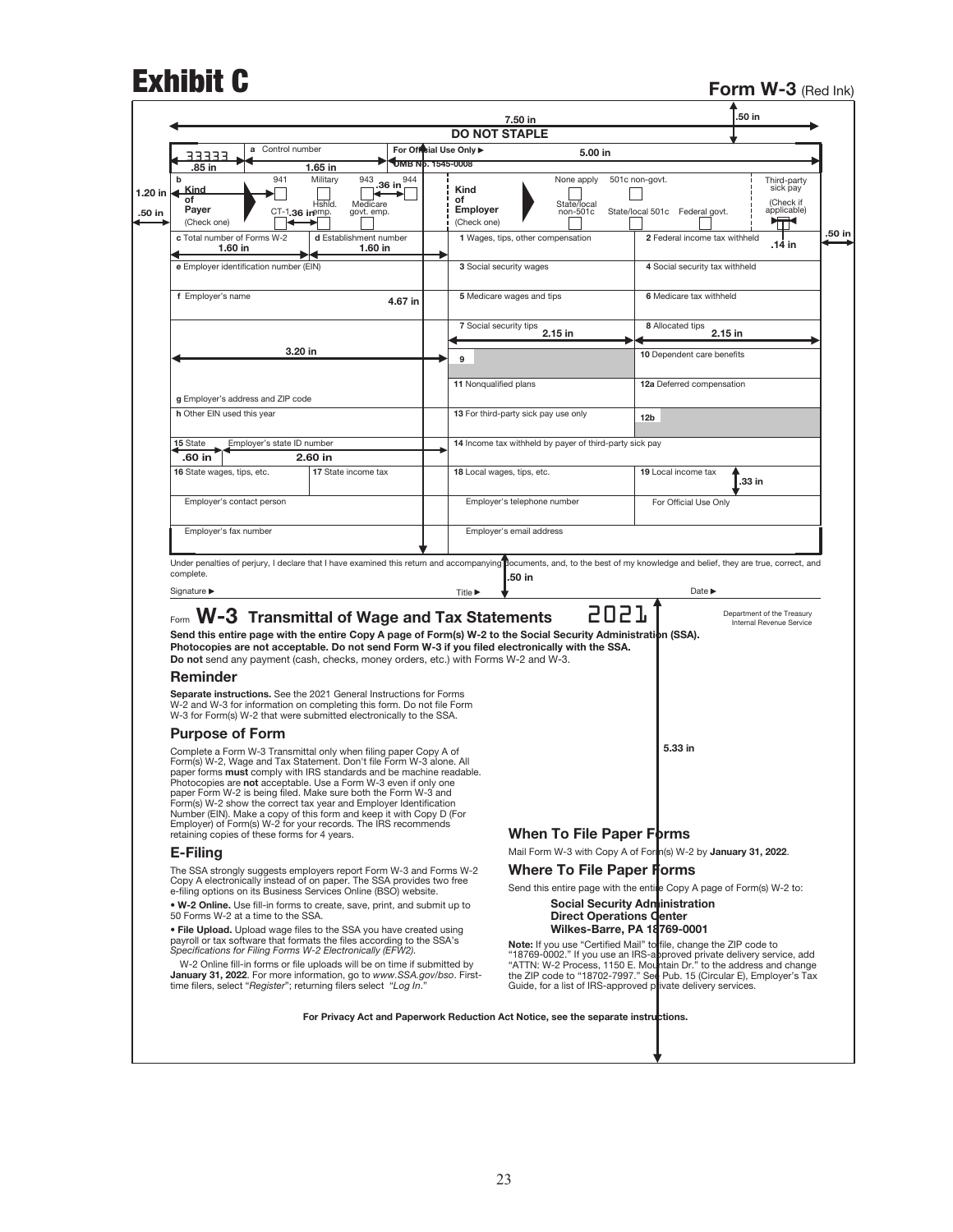| 15 State | 22222<br>d Control number | VOID<br><b>b</b> Employer identification number (EIN)<br>c Employer's name, address, and ZIP code<br>e Employee's first name and initial | Last name                                      |                            | For Official Use Only ▶<br>OMB No. 1545-0008 |               |                             | 1 Wages, tips, other compensation<br>3 Social security wages<br>5 Medicare wages and tps |                         |                     | 2 Federal income tax withheld<br>4 Social security tax withheld<br>6 Medicare tax withheld |                                                                                                                                              |
|----------|---------------------------|------------------------------------------------------------------------------------------------------------------------------------------|------------------------------------------------|----------------------------|----------------------------------------------|---------------|-----------------------------|------------------------------------------------------------------------------------------|-------------------------|---------------------|--------------------------------------------------------------------------------------------|----------------------------------------------------------------------------------------------------------------------------------------------|
|          |                           |                                                                                                                                          |                                                |                            |                                              |               |                             |                                                                                          |                         |                     |                                                                                            |                                                                                                                                              |
|          |                           |                                                                                                                                          |                                                |                            |                                              |               |                             |                                                                                          |                         |                     |                                                                                            |                                                                                                                                              |
|          |                           |                                                                                                                                          |                                                |                            |                                              |               |                             |                                                                                          |                         |                     |                                                                                            |                                                                                                                                              |
|          |                           |                                                                                                                                          |                                                |                            |                                              |               |                             |                                                                                          |                         |                     |                                                                                            |                                                                                                                                              |
|          |                           |                                                                                                                                          |                                                |                            |                                              |               | 9                           | 7 Social security tips                                                                   |                         |                     | 8 Allocated tips<br>10 Dependent care benefits                                             |                                                                                                                                              |
|          |                           |                                                                                                                                          |                                                |                            |                                              | Suff.         |                             | 11 Nonqualified plans                                                                    | 4.17 in                 |                     | 12a See instructions for box 12                                                            |                                                                                                                                              |
|          |                           |                                                                                                                                          |                                                |                            |                                              |               | 13 Statutory                | Retirement                                                                               | Third-party             | 12 <sub>b</sub>     |                                                                                            |                                                                                                                                              |
|          |                           |                                                                                                                                          |                                                |                            |                                              |               | employee<br>14 Other        | plan                                                                                     | sick pay                | 12c                 |                                                                                            |                                                                                                                                              |
|          |                           |                                                                                                                                          |                                                |                            |                                              |               |                             |                                                                                          |                         | 12d                 |                                                                                            |                                                                                                                                              |
|          |                           | f Employee's address and ZIP code                                                                                                        |                                                |                            |                                              |               |                             |                                                                                          |                         |                     |                                                                                            |                                                                                                                                              |
|          |                           | Employer's state ID number                                                                                                               |                                                | 16 State wages, tips, etc. | 17 State income tax                          |               |                             | 18 Local wages,                                                                          | ips, etc.               | 19 Local income tax |                                                                                            | 20 Locality name                                                                                                                             |
| .40 in   |                           | 1.80 in                                                                                                                                  | 1.20 in                                        |                            |                                              | $1.10$ in     |                             | 1.20 in                                                                                  |                         |                     | $1.10$ in                                                                                  | .70 in                                                                                                                                       |
|          |                           |                                                                                                                                          | Do Not Cut, Fold, or Staple Forms on This Page |                            |                                              |               |                             |                                                                                          |                         | .50 in              |                                                                                            |                                                                                                                                              |
|          | 22222                     | VOID                                                                                                                                     | a Employee's social security number            |                            | For Official Use Only ▶<br>OMB No. 1545-0008 |               |                             |                                                                                          |                         |                     |                                                                                            |                                                                                                                                              |
|          |                           | <b>b</b> Employer identification number (EIN)                                                                                            |                                                |                            |                                              |               |                             | 1 Wages, tips, other compensation                                                        |                         |                     | 2 Federal income tax withheld                                                              |                                                                                                                                              |
|          |                           | c Employer's name, address, and ZIP code                                                                                                 |                                                |                            |                                              |               |                             | 3 Social security wages                                                                  |                         |                     | 4 Social security tax withheld                                                             |                                                                                                                                              |
|          |                           |                                                                                                                                          |                                                |                            |                                              |               |                             | 5 Medicare wages and tips                                                                |                         |                     | 6 Medicare tax withheld                                                                    |                                                                                                                                              |
|          |                           |                                                                                                                                          |                                                |                            |                                              |               |                             | 7 Social security tips                                                                   |                         |                     | 8 Allocated tips                                                                           |                                                                                                                                              |
|          | d Control number          |                                                                                                                                          |                                                |                            |                                              |               | 9                           |                                                                                          |                         |                     | 10 Dependent care benefits                                                                 |                                                                                                                                              |
|          |                           | e Employee's first name and initial                                                                                                      | Last name                                      |                            |                                              | Suff.         |                             | 11 Nonqualified plans                                                                    |                         |                     | 12a See instructions for box 12                                                            |                                                                                                                                              |
|          |                           |                                                                                                                                          |                                                |                            |                                              |               | Statutory<br>employee<br>13 | Retirement<br>plan                                                                       | Third-party<br>sick pay | 12 <sub>b</sub>     |                                                                                            |                                                                                                                                              |
|          |                           |                                                                                                                                          |                                                |                            |                                              |               | 14 Other                    |                                                                                          |                         | 12c                 |                                                                                            |                                                                                                                                              |
|          |                           |                                                                                                                                          |                                                |                            |                                              |               |                             |                                                                                          |                         | 12d                 |                                                                                            |                                                                                                                                              |
| 15 State |                           | f Employee's address and ZIP code<br>Employer's state ID number                                                                          |                                                | 16 State wages, tips, etc. | 17 State income tax                          |               |                             | 18 Local wages, tips, etc.                                                               |                         | 19 Local income tax |                                                                                            | 20 Locality name                                                                                                                             |
|          |                           |                                                                                                                                          |                                                |                            |                                              |               |                             |                                                                                          |                         |                     |                                                                                            |                                                                                                                                              |
|          |                           |                                                                                                                                          |                                                |                            |                                              |               |                             |                                                                                          |                         |                     |                                                                                            |                                                                                                                                              |
|          |                           | W-2 Wage and Tax Statement                                                                                                               |                                                |                            |                                              | 2021<br>0000/ |                             |                                                                                          |                         |                     |                                                                                            | Department of the Treasury-Internal Revenue Service<br>For Privacy Act and Paperwork Reduction<br>Act Notice, see the separate instructions. |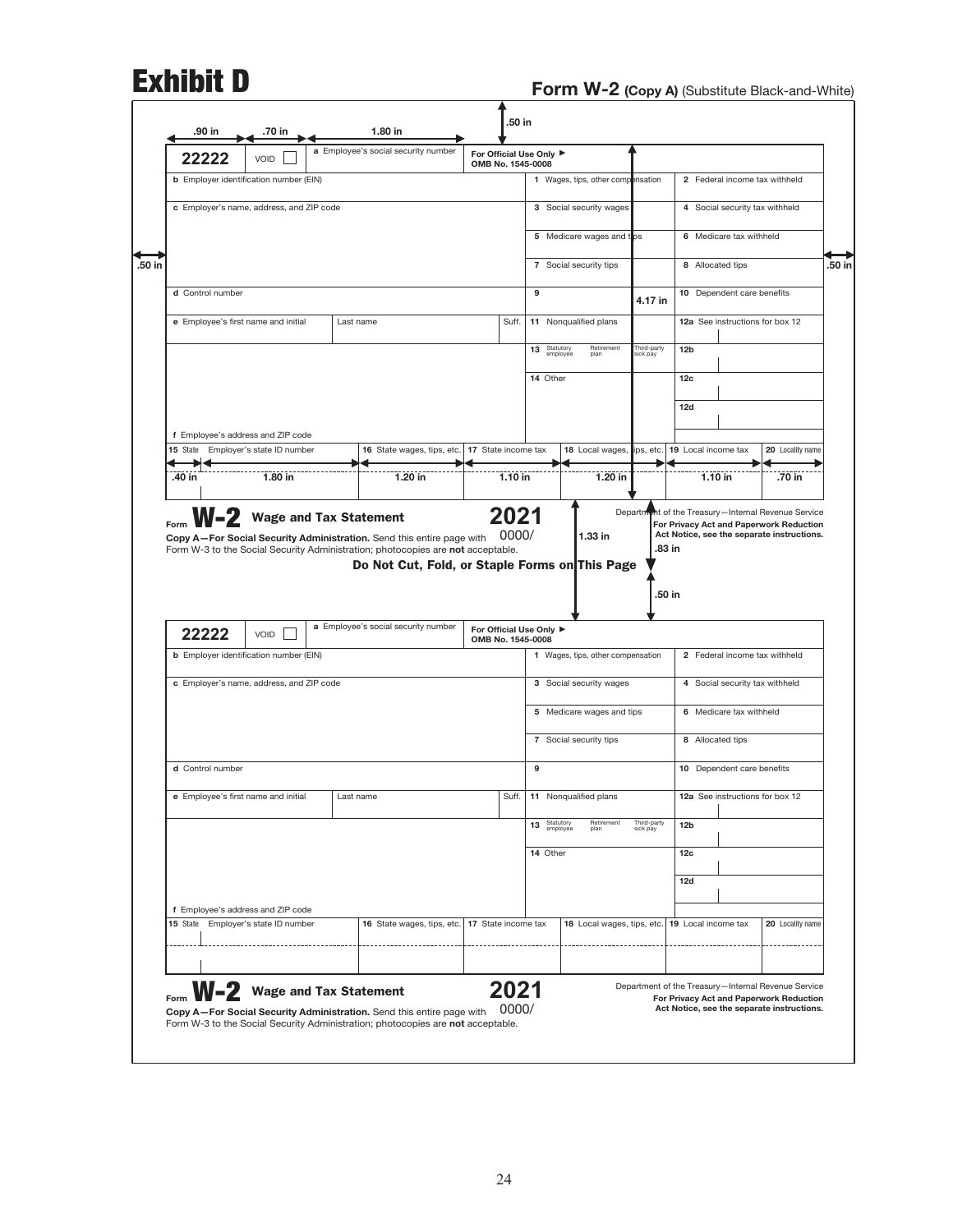# Exhibit E<br>Form W-3 (Substitute Black-and-White)

|                                              | 33333                       | a Control number                       |                                                                                                                                                                                                                                                                                                                                                                                             |                    | For Official Use Only ▶<br>OMB No. 1545-0008                                                                                                                                                                      |                                                                                                                                                                                                                                                                                                                                                              |                                                                       |                                |                                                        |
|----------------------------------------------|-----------------------------|----------------------------------------|---------------------------------------------------------------------------------------------------------------------------------------------------------------------------------------------------------------------------------------------------------------------------------------------------------------------------------------------------------------------------------------------|--------------------|-------------------------------------------------------------------------------------------------------------------------------------------------------------------------------------------------------------------|--------------------------------------------------------------------------------------------------------------------------------------------------------------------------------------------------------------------------------------------------------------------------------------------------------------------------------------------------------------|-----------------------------------------------------------------------|--------------------------------|--------------------------------------------------------|
| b                                            |                             | 941                                    | $\overline{\text{Millitar}}$ 36 in<br>36 in 1                                                                                                                                                                                                                                                                                                                                               | 943                | 944                                                                                                                                                                                                               | None apply 55 in                                                                                                                                                                                                                                                                                                                                             | 501c non-govt.                                                        |                                | .67 in<br>Third-party                                  |
| 1.20 in<br><u>Kind</u>                       |                             |                                        | Hshld.                                                                                                                                                                                                                                                                                                                                                                                      | .36 in<br>Medicare | .36 in i<br>Kind<br>σf                                                                                                                                                                                            | 1.40 in<br>State/local                                                                                                                                                                                                                                                                                                                                       |                                                                       | 1.25 in                        | sick pay<br>(Check if                                  |
| Payer<br>(Check one)                         |                             | $CT-1$                                 | emp.                                                                                                                                                                                                                                                                                                                                                                                        | govt. emp.         | <b>Employer</b><br>(Check one)                                                                                                                                                                                    | non-501c                                                                                                                                                                                                                                                                                                                                                     | State/local 5016 Fe                                                   | . Federal govt.                | applicable)                                            |
|                                              | c Total number of Forms W-2 |                                        | d Establishment number                                                                                                                                                                                                                                                                                                                                                                      |                    |                                                                                                                                                                                                                   | 1 Wages, tips, other compensation                                                                                                                                                                                                                                                                                                                            |                                                                       | 2 Federal income tax withheld  |                                                        |
|                                              |                             | e Employer identification number (EIN) |                                                                                                                                                                                                                                                                                                                                                                                             |                    |                                                                                                                                                                                                                   | 3 Social security wages                                                                                                                                                                                                                                                                                                                                      |                                                                       | 4 Social security tax withheld |                                                        |
| f Employer's name                            |                             |                                        |                                                                                                                                                                                                                                                                                                                                                                                             |                    |                                                                                                                                                                                                                   | 5 Medicare wages and tips                                                                                                                                                                                                                                                                                                                                    |                                                                       | 6 Medicare tax withheld        |                                                        |
|                                              |                             |                                        |                                                                                                                                                                                                                                                                                                                                                                                             |                    |                                                                                                                                                                                                                   | 7 Social security tips                                                                                                                                                                                                                                                                                                                                       |                                                                       | 8 Allocated tips               |                                                        |
|                                              |                             |                                        |                                                                                                                                                                                                                                                                                                                                                                                             |                    | 9                                                                                                                                                                                                                 |                                                                                                                                                                                                                                                                                                                                                              |                                                                       | 10 Dependent care benefits     |                                                        |
|                                              |                             |                                        | 1.00 in                                                                                                                                                                                                                                                                                                                                                                                     |                    |                                                                                                                                                                                                                   |                                                                                                                                                                                                                                                                                                                                                              |                                                                       |                                |                                                        |
|                                              |                             | g Employer's address and ZIP code      |                                                                                                                                                                                                                                                                                                                                                                                             |                    | 11 Nonqualified plans                                                                                                                                                                                             |                                                                                                                                                                                                                                                                                                                                                              |                                                                       | 12a Deferred compensation      |                                                        |
|                                              | h Other EIN used this year  |                                        |                                                                                                                                                                                                                                                                                                                                                                                             |                    |                                                                                                                                                                                                                   | 13 For third-party sick pay use only                                                                                                                                                                                                                                                                                                                         | 12 <sub>b</sub>                                                       |                                |                                                        |
| 15 State                                     |                             | Employer's state ID number             |                                                                                                                                                                                                                                                                                                                                                                                             |                    |                                                                                                                                                                                                                   | 14 Income tax withheld by payer of third-party sick pay                                                                                                                                                                                                                                                                                                      |                                                                       |                                |                                                        |
|                                              | 16 State wages, tips, etc.  |                                        | 17 State income tax                                                                                                                                                                                                                                                                                                                                                                         |                    |                                                                                                                                                                                                                   | 18 Local wages, tips, etc.                                                                                                                                                                                                                                                                                                                                   |                                                                       | 19 Local income tax            |                                                        |
|                                              |                             |                                        |                                                                                                                                                                                                                                                                                                                                                                                             |                    |                                                                                                                                                                                                                   |                                                                                                                                                                                                                                                                                                                                                              |                                                                       |                                |                                                        |
|                                              | Employer's contact person   |                                        | 3.20 in                                                                                                                                                                                                                                                                                                                                                                                     |                    |                                                                                                                                                                                                                   | Employer's telephone number<br>2.15 in                                                                                                                                                                                                                                                                                                                       | 33 in                                                                 | For Official Use Only          | 0000/                                                  |
|                                              | Employer's fax number       |                                        |                                                                                                                                                                                                                                                                                                                                                                                             |                    |                                                                                                                                                                                                                   | Employer's email address                                                                                                                                                                                                                                                                                                                                     | 4.30 in                                                               |                                |                                                        |
| complete.<br>Signature $\blacktriangleright$ |                             |                                        | Under penalties of perjury, I declare that I have                                                                                                                                                                                                                                                                                                                                           | .50 in             | <b>Title ▶</b>                                                                                                                                                                                                    | examined this return and accompanying documents, and, to the best of my knowledge and belief, they are true, correct, and                                                                                                                                                                                                                                    |                                                                       | Date $\blacktriangleright$     |                                                        |
|                                              |                             |                                        |                                                                                                                                                                                                                                                                                                                                                                                             |                    | W-3 Transmittal of Wage and Tax Statements                                                                                                                                                                        | Send this entire page with the entire Copy A page of Form(s) W-2 to the Social Security Administration (SSA).                                                                                                                                                                                                                                                | 2021                                                                  |                                | Department of the Treasury<br>Internal Revenue Service |
|                                              |                             |                                        |                                                                                                                                                                                                                                                                                                                                                                                             |                    | Do not send any payment (cash, checks, money orders, etc.) with Forms W-2 and W-3.                                                                                                                                | Photocopies are not acceptable. Do not send Form W-3 if you filed electronically with the SSA.                                                                                                                                                                                                                                                               |                                                                       |                                |                                                        |
| Reminder                                     |                             |                                        |                                                                                                                                                                                                                                                                                                                                                                                             |                    |                                                                                                                                                                                                                   |                                                                                                                                                                                                                                                                                                                                                              |                                                                       |                                |                                                        |
|                                              |                             |                                        | Separate instructions. See the 2021 General Instructions for Forms<br>W-3 for Form(s) W-2 that were submitted electronically to the SSA.                                                                                                                                                                                                                                                    |                    | W-2 and W-3 for information on completing this form. Do not file Form                                                                                                                                             |                                                                                                                                                                                                                                                                                                                                                              |                                                                       |                                |                                                        |
| <b>Purpose of Form</b>                       |                             |                                        |                                                                                                                                                                                                                                                                                                                                                                                             |                    |                                                                                                                                                                                                                   |                                                                                                                                                                                                                                                                                                                                                              |                                                                       |                                |                                                        |
|                                              |                             |                                        | Complete a Form W-3 Transmittal only when filing paper Copy A of<br>Photocopies are not acceptable. Use a Form W-3 even if only one<br>paper Form W-2 is being filed. Make sure both the Form W-3 and<br>Form(s) W-2 show the correct tax year and Employer Identification<br>Employer) of Form(s) W-2 for your records. The IRS recommends<br>retaining copies of these forms for 4 years. |                    | Form(s) W-2, Wage and Tax Statement. Don't file Form W-3 alone. All<br>paper forms must comply with IRS standards and be machine readable.<br>Number (EIN). Make a copy of this form and keep it with Copy D (For |                                                                                                                                                                                                                                                                                                                                                              |                                                                       |                                |                                                        |
| E-Filing                                     |                             |                                        |                                                                                                                                                                                                                                                                                                                                                                                             |                    |                                                                                                                                                                                                                   | <b>When To File Paper Forms</b><br>Mail Form W-3 with Copy A of Form(s) W-2 by January 31, 2022.                                                                                                                                                                                                                                                             |                                                                       |                                |                                                        |
|                                              |                             |                                        |                                                                                                                                                                                                                                                                                                                                                                                             |                    | The SSA strongly suggests employers report Form W-3 and Forms W-2                                                                                                                                                 | <b>Where To File Paper Forms</b>                                                                                                                                                                                                                                                                                                                             |                                                                       |                                |                                                        |
|                                              |                             |                                        | e-filing options on its Business Services Online (BSO) website.                                                                                                                                                                                                                                                                                                                             |                    | Copy A electronically instead of on paper. The SSA provides two free<br>. W-2 Online. Use fill-in forms to create, save, print, and submit up to                                                                  | Send this entire page with the entire Copy A page of Form(s) W-2 to:                                                                                                                                                                                                                                                                                         | <b>Social Security Administration</b>                                 |                                |                                                        |
|                                              |                             | 50 Forms W-2 at a time to the SSA.     | . File Upload. Upload wage files to the SSA you have created using                                                                                                                                                                                                                                                                                                                          |                    |                                                                                                                                                                                                                   |                                                                                                                                                                                                                                                                                                                                                              | <b>Direct Operations Center</b><br><b>Wilkes-Barre, PA 18769-0001</b> |                                |                                                        |
|                                              |                             |                                        | payroll or tax software that formats the files according to the SSA's<br>Specifications for Filing Forms W-2 Electronically (EFW2).<br>time filers, select "Register"; returning filers, select "Log In."                                                                                                                                                                                   |                    | W-2 Online fill-in forms or file uploads will be on time if submitted by<br>January 31, 2022. For more information, go to www.SSA.gov/bso. First-                                                                 | Note: If you use "Certified Mail" to file, change the ZIP code to<br>"18769-0002." If you use an IRS-approved private delivery service, add<br>"ATTN: W-2 Process, 1150 E. Mountain Dr." to the address and change<br>the ZIP code to "18702-7997." See Pub. 15 (Circular E), Employer's Tax<br>Guide, for a list of IRS-approved private delivery services. |                                                                       |                                |                                                        |